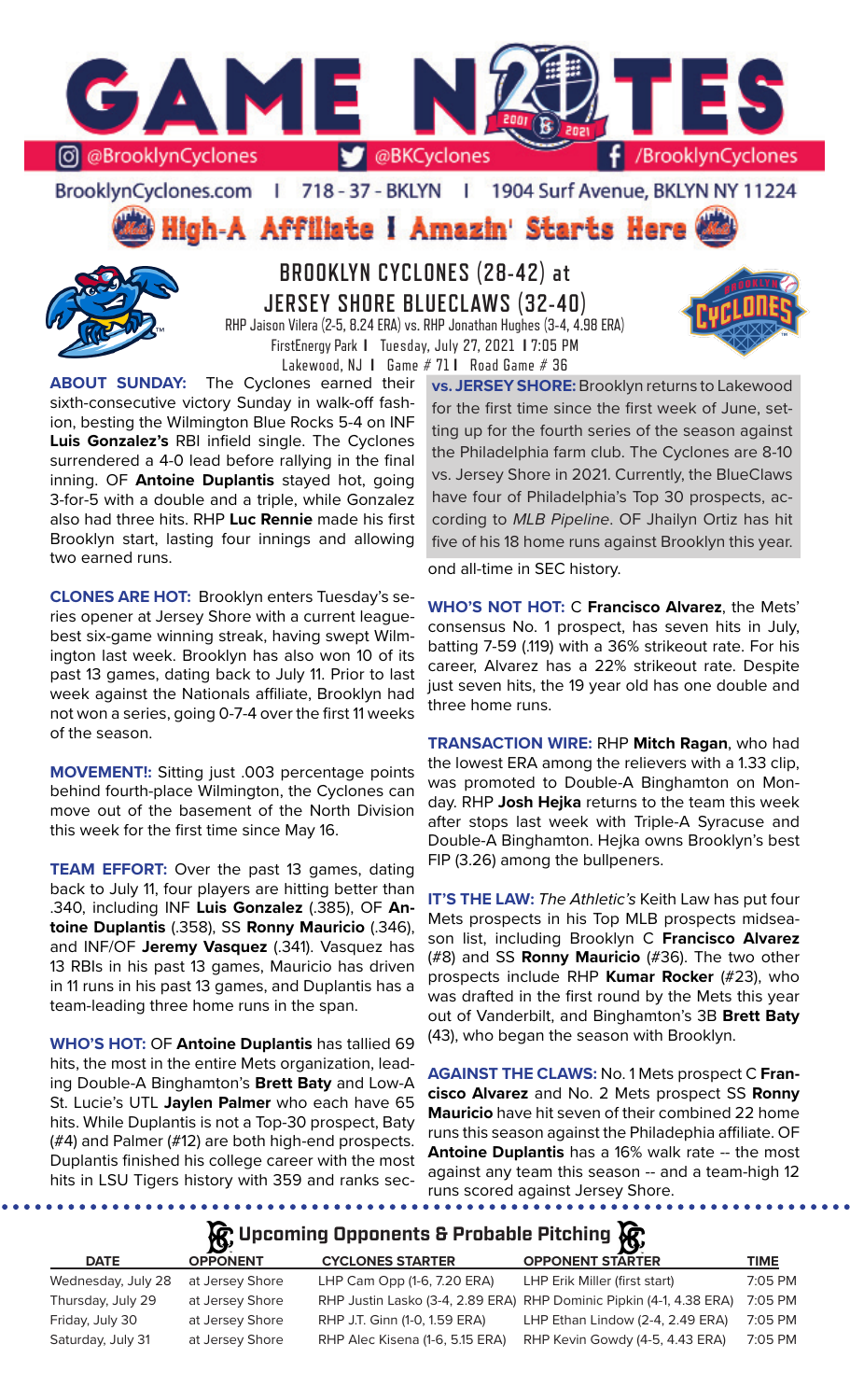| <b>JULY 27 AT JERSEY SHORE</b> | <b>STARTING PITCHER</b>      |                                                               | <b>PAGE 2</b> |
|--------------------------------|------------------------------|---------------------------------------------------------------|---------------|
| E.                             | # 39                         | <b>JAISON VILERA</b>                                          | <b>RHP</b>    |
|                                | Height: 6-0                  | Weight: 188                                                   |               |
|                                | <b>Bats: Right</b>           | <b>Throws: Right</b>                                          |               |
|                                | Date of Birth: June 19, 1997 | Age: 23                                                       |               |
|                                | Hometown: Caracas, Venezuela |                                                               |               |
|                                |                              | How Obtained: Signed as an international free agent, 11/10/15 |               |

**LAST TIME OUT:** Vilera earned his second victory of the season and second one in four starts, going five innings r against Wilmington with three strikeouts.

**VS JERSEY SHORE:** The 23 year old has made three starts against the Philadelphia affiliate. In his first meeting, Vilera gave up a career-high four home runs on June 4 and then seven runs on two home runs in 2.2 innings in Brooklyn on June 22. However, in his most recent outing against the 'Claws on July 13 in Coney Island, Vilera shut out Jersey Shore over five innings.

**STARTS WITH HOME RUN:** Vilera has a 10.34 ERA (36 earned runs in 31.1 innings) in games where he gives up a home run.

**STARTS WITHOUT HOME RUN:** Vilera has a 4.05 ERA (nine earned runs in 20 innings) in games where he does not give up a home run.

**HOME RUN HAPPY:** Vilera has surrendered 17 home runs this season which a career-high 17 home runs in just 51 1/3 innings. In fact, prior to this season, Vilera had allowed 12 home runs over the first four years of his career (2016-2019).

**WELCOME BACK:** Vilera puts on a Cyclones uniform for the third season as a pro. The right hander spent 2018 and parts of 2019 with the Cyclones. With Brooklyn in 2018, he was named a Baseball America Short-Season All-Star and a New York-Penn League Mid-Season All-Star.

**FREQUENT FLYER:** Pitched for four different Mets affiliates in 2019...Started the year with Columbia (A) and made four outings...Threw a long relief outing for St. Lucie (A+) piggybacking behind Ervin Santana before joining Brooklyn in June...Made a spot start for Binghamton (AA) on June 26, 2019.

**NYPL STUD:** Turned in an immaculate 2018 campaign with the Cyclones, earning an NYPL All-Star and *Baseball America* Short-Season All-Star nods with a league-leading 1.83 earned run average...Fanned 78 in 73.2 innings, allowing three earned runs or fewer in 12 of 13 starts.

| <b>Brooklyn Cyclones</b> |            |            |     |   |                |                |                |                |                |      |
|--------------------------|------------|------------|-----|---|----------------|----------------|----------------|----------------|----------------|------|
| <b>DATE</b>              | <b>OPP</b> | <b>DEC</b> | IP  | н | R              | ER             | BB             | κ              | ΗR             | AVG  |
| 7/20                     | <b>WIL</b> | W          | 5.0 | 6 | 4              | 4              | $\overline{2}$ | 3              | 0              | .307 |
| 7/13                     | JS         |            | 5.0 | 3 | 0              | O              | 1              | 3              | 0              | .305 |
| 7/6                      | @HV        |            | 4.0 | 8 | 5              | 5              |                | 2              | 3              | .317 |
| 6/30                     | @ ABD      | W          | 5.0 | 5 | 3              | 3              |                |                | 0              | .303 |
| 6/22                     | <b>JS</b>  | L          | 2.2 | 7 | 7              | 7              | 3              | $\overline{2}$ | $\overline{2}$ | .310 |
| 6/16                     | @ WIL      |            | 5.0 | 4 | $\overline{2}$ | 2              | 1              | $\overline{2}$ | 0              | .288 |
| 6/11                     | HV         | L          | 3.2 | 7 | 7              | 6              | 3              | 3              | $\overline{2}$ | .304 |
| 6/4                      | $@$ JS     |            | 4.2 | 5 | 4              | 4              | 0              | 7              | 4              | .290 |
| 5/27                     | <b>ABD</b> |            | 4.1 | 6 | 5              | 3              | 3              | 5              | 1              | .301 |
| 5/20                     | HV         | L          | 5.0 | 3 | 3              | $\overline{2}$ | $\overline{2}$ | 3              | 1              | .296 |
| 5/15                     | @GVL       |            | 4.0 | 4 | 4              | 4              | 0              | 7              | $\overline{2}$ | .371 |
| 5/7                      | @ASH       |            | 3.0 | 9 | 9              | 7              | 3              | 3              | $\overline{2}$ | .500 |

**2021 GAME-BY-GAME**

| $K\%$                      | BB%                                     | HR/9                        |
|----------------------------|-----------------------------------------|-----------------------------|
| 16.9%                      | 8.2%                                    | 2.98                        |
| <b>BABIP</b>               | GB%                                     | <b>FIP</b>                  |
| .311                       | 45.0%                                   | 7.81                        |
|                            | <b>VILERA'S SEASON AND CAREER HIGHS</b> |                             |
| 2021 Season                |                                         | Career                      |
| 7 (2x 6/4 at Jersey Shore) | Strikeouts                              | $9(3x 5/4/21$ at Asheville) |

| 7 (2x, 6/4 at Jersey Shore) | <b>Strikeouts</b>            | 9 (3x, 5/4/21 at Asheville)     |
|-----------------------------|------------------------------|---------------------------------|
| None                        | <b>Double Digit K Games</b>  | None                            |
| 9 (5/7 at Asheville)        | <b>High Hits, Game</b>       | 9 (5/4/21 at Asheville)         |
| 4 (6/4 at Jersey Shore)     | <b>High HR, Game</b>         | 4 (6/4/21 at Jersey Shore)      |
| 9 (5/7 at Asheville)        | <b>High Runs, Game</b>       | 9 (5/4/21 at Asheville)         |
| 3 (5/7 at Asheville)        | <b>High Walks, Game</b>      | 4 (7x, 7/19/19 vs. Mahon. Val.) |
| 5 (5/20 vs. Aberdeen)       | <b>Innings Pitched, Game</b> | 7 (8x, 8/20/18 at Tri-City)     |
| None                        | <b>Complete Games</b>        | 7/17/17 v. GCL Nats (7 IP)      |
| None                        | <b>Shutouts</b>              | 7/17/17 v. GCL Nats (7 IP)      |
|                             |                              |                                 |

| <b>CATCHER ERA</b> |    |     |            |            |  |  |
|--------------------|----|-----|------------|------------|--|--|
| <b>NAME</b>        | G  | ER  | <b>INN</b> | <b>ERA</b> |  |  |
| Alvarez            | 24 | 116 | 174        | 6.00       |  |  |
| Gaddis             | 2  | 4   | 18         | 2.00       |  |  |
| Mena               | 12 | 41  | 100        | 3.69       |  |  |
| Senger             | 9  | 44  | 81         | 4.89       |  |  |
| Uriarte            | 21 | 82  | 159.1      | 4.63       |  |  |

| CYCLONES STARTING PITCHER BREAKDOWN |    |                                                       |    |     |         |  |  |
|-------------------------------------|----|-------------------------------------------------------|----|-----|---------|--|--|
| <b>STARTER</b>                      |    | <b>GS Quality StartsRun SupportRS/Start BC Record</b> |    |     |         |  |  |
| Butto, Jose                         | 10 |                                                       | 41 | 4.1 | $4-6$   |  |  |
| Ginn, J.T.                          |    |                                                       | 5  | 5.0 | $1 - 0$ |  |  |
| Grey, Connor                        | 4  |                                                       | 21 | 5.2 | $3-1$   |  |  |
| Griffin, David                      |    |                                                       | 8  | 8.0 | $O-1$   |  |  |
| Kisena, Alec                        | 12 |                                                       | 57 | 4.8 | $4 - 8$ |  |  |
| Lasko, Justin                       | 9  | 6                                                     | 38 | 4.2 | $3-6$   |  |  |
| Opp, Cam                            | 9  |                                                       | 29 | 3.2 | $3-6$   |  |  |
| Parsons, Hunter                     |    |                                                       | 5  | 5.0 | $1 - 0$ |  |  |
| Rennie, Luc                         |    |                                                       | 5  | 5.0 | $1 - 0$ |  |  |
| Rojas, Oscar                        | 4  |                                                       | 21 | 5.3 | $1 - 3$ |  |  |
| Vilera, Jaison                      | 12 |                                                       | 50 | 4.2 | $3-9$   |  |  |
| Walker, Josh                        | 4  |                                                       | 27 | 6.8 | $3-1$   |  |  |

|                                   | BROOKLYN CYCLONES PITCHING BREAKDOWN |  |  |  |  |  |  |  |  |                          |                                                             |                                              |  |  |  |  |                |
|-----------------------------------|--------------------------------------|--|--|--|--|--|--|--|--|--------------------------|-------------------------------------------------------------|----------------------------------------------|--|--|--|--|----------------|
| <b>Contract Contract Contract</b> | W-L                                  |  |  |  |  |  |  |  |  | ERA IP HR ER BB K HR AVG |                                                             | W-L ERA IP H R                               |  |  |  |  | ER BB K HR AVG |
| <b>STARTERS</b>                   |                                      |  |  |  |  |  |  |  |  |                          | 13-28  5.11  320.1  306  204  182  112  324  51  .248  HOME | 17-18 3.79 309.0 244 149 130 133 322 25 .217 |  |  |  |  |                |
| <b>RELIEVERS</b>                  |                                      |  |  |  |  |  |  |  |  |                          | 15-14  3.94  271.1  225  146  119  154  296  17  .224  ROAD | 11-24 5.44 283.0 287 201 171 133 298 43 .258 |  |  |  |  |                |
| <b>TOTAL</b>                      |                                      |  |  |  |  |  |  |  |  |                          | 28-42 4.50 592.0 531 350 296 266 620 68 .237 TOTAL          | 28-42 4.50 592.0 531 350 296 266 620 68 .237 |  |  |  |  |                |

**BULLPEN NOTES**

-RHP Josh Hejka leads active relievers with a 3.26 FIP

-RHP Bryce Montes de Oca owns the lowest BABIP on the team (.229)

-RHP Willy Taveras has fanned 35% of batters to lead the squad and his 5% walk rate is best in the bullpen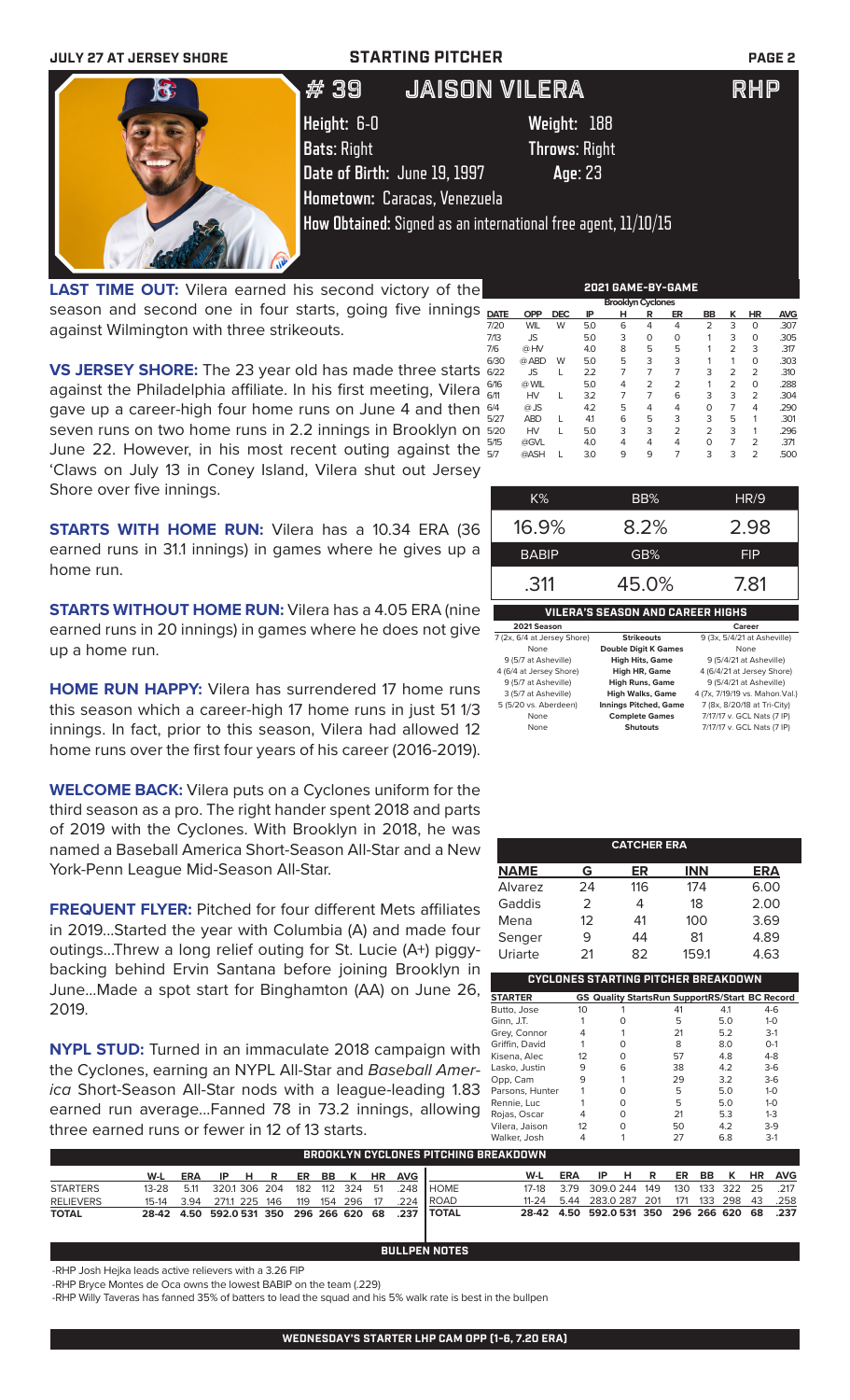| #30 FRANCISCO ALVAREZ - C                                                              |                                                                                                                                                                    |                                                                                                                                                                                                                                                                                                                                                                                                                                                                                                                                               | .216, 9 HR, 27 RBI, .347 wOBA, wRC+ 115                                                                                                                                           |
|----------------------------------------------------------------------------------------|--------------------------------------------------------------------------------------------------------------------------------------------------------------------|-----------------------------------------------------------------------------------------------------------------------------------------------------------------------------------------------------------------------------------------------------------------------------------------------------------------------------------------------------------------------------------------------------------------------------------------------------------------------------------------------------------------------------------------------|-----------------------------------------------------------------------------------------------------------------------------------------------------------------------------------|
| Last Game: 1-5, 2B, RBI, R<br><b>RISP:</b> 11-47 (.234)<br><b>Streak: 1 G (1-5)</b>    | Home: 13-79 (.165)<br><b>Road: 19-69 (.275)</b><br>vs. JS: 11-50 (.220)                                                                                            | Last HR: 7/21 vs. Wilmington<br>Multi-Hit Games: 6 (6/30 at Aberdeen G1)<br>Multi-RBI Games: 7 (7/21 vs. Wilmington)                                                                                                                                                                                                                                                                                                                                                                                                                          | Season High, Hits: 3 (6/6 at JS)<br>Season High, Runs: 3 (3x, 7/6 at HV)<br>Season High, RBI: 4 (6/6 at JS)<br>Season High, SB: 1 (2x 7/22 vs. WIL)                               |
|                                                                                        | No. 38 prospect in the game according to MLB Pipeline<br>• Non-roster invitee to Mets Spring TrainingSigned with NYM as NDFA on July 2, 2018                       | · Enters his fourth year in the Mets organizationCalled up from Low-A St. Lucie on Monday, May 2419 years old, turning 20 on November 19<br>• Ranks as the No. 1 prospect in the Mets system according to both MLB Pipeline and Baseball AmericaRanked as No. 4 catching prospect in baseball and the<br>• Hit .417 (20-48) with five doubles, two home runs, and 12 RBIs in 15 games with St. LucieStruck out seven times and walked 15went 2-for-4 in stolen bases                                                                          |                                                                                                                                                                                   |
|                                                                                        |                                                                                                                                                                    |                                                                                                                                                                                                                                                                                                                                                                                                                                                                                                                                               |                                                                                                                                                                                   |
| ZACH ASHFORD - OF<br>#9<br>Last Game: 1-4                                              | Home: 15-64 (.234)                                                                                                                                                 | Last HR: 5/23 vs. Hudson Valley                                                                                                                                                                                                                                                                                                                                                                                                                                                                                                               | .223, 1 HR, 12 RBI, .275 wOBA, wRC+ 70<br>Season High, Hits: 2 (4x, 7/23 vs. WIL)                                                                                                 |
| RISP: 11-34 (.324)<br><b>Streak: 4 G (6-16)</b>                                        | <b>Road: 10-48 (.205)</b><br>vs. JS: 4-32 (.125)                                                                                                                   | Multi-Hit Games: 4 (7/23 vs. Wilmington)<br>Multi-RBI Games: 3 (7/24 vs. Wilmington)                                                                                                                                                                                                                                                                                                                                                                                                                                                          | Season High, Runs: 2 (6/6 at JS)<br>Season High, RBI: 2 (3x, 7/24 vs. WIL)<br><b>Season High, SB: 1 (3x, 7/7 at HV)</b>                                                           |
|                                                                                        | • Drafted by the Mets out of Fresno State in the 6th round of the 2019 MLB Draft                                                                                   | Enters his third year in the Mets organizationCalled up from Low-A St. Lucie on Saturday, May 22<br>• Hit .340 (17-50) in 14 games with the St. Lucie Mets in 2021, collecting three doubles and six walks with a stolen base<br>• Spent his first few games as a pro with Brooklyn in 2019, hitting .136 in 16 games before being sent to the GCL Mets (37 G, .295/2/23/.413)                                                                                                                                                                |                                                                                                                                                                                   |
| # 11<br><b>CODY BOHANEK - INF</b>                                                      |                                                                                                                                                                    |                                                                                                                                                                                                                                                                                                                                                                                                                                                                                                                                               | .199, 4 HR, 15 RBI, .317 WOBA, WRC+ 96                                                                                                                                            |
| Last Game: DNP<br><b>RISP: 3-31 (.097)</b><br><b>Streak:</b>                           | Home: 12-59 (.203)<br><b>Road: 13-74 (.176)</b><br>vs. JS: 9-29 (.310)                                                                                             | Last HR: 7/22 vs. Wilmington<br>Multi-Hit Games: 4 (6/27 vs. Jersey Shore)<br>Multi-RBI Games: 3 (7/15 vs. Jersey Shore)                                                                                                                                                                                                                                                                                                                                                                                                                      | Season High, Hits: 3 (5/5 at Asheville)<br>Season High, Runs: 2 (2x, 6/15 at Wil)<br><b>Seaon High, RBI:</b> 2 (3x, 7/15 vs. JS)<br><b>Season High, SB:</b> 1 (2x, 6/27 vs. JS)   |
|                                                                                        | exchange for OF Ross Adolph, INF Luis Santana, and C Scott Manea                                                                                                   | • Enters his third year in the Mets organization and his fifth as a professionalTraded from Houston to the Mets in January of 2019 along with 3B J.D. Davis in                                                                                                                                                                                                                                                                                                                                                                                |                                                                                                                                                                                   |
|                                                                                        |                                                                                                                                                                    | • Returns from Triple-A Syracuse 5/12-6/8 and 6/24: 21 G, 179/.338/.268 with three doubles, a triple, and a home run with 11 walks<br>• Broke camp with Brooklyn: 5 G, .313/.500/.500 with a home run a two RBIs before the call up<br>• Originally drafted by Houston in the 30th round of the 2017 MLB Draft from the University of Illinois-Chicago                                                                                                                                                                                        |                                                                                                                                                                                   |
| #8<br><b>ANTOINE DUPLANTIS - OF</b>                                                    |                                                                                                                                                                    |                                                                                                                                                                                                                                                                                                                                                                                                                                                                                                                                               | .272, 5 HR, 22 RBI, .329 wOBA, wRC+ 103                                                                                                                                           |
| Last Game: 3-5, 2B, 3B, R<br><b>RISP:</b> 12-49 $(.245)$<br><b>Streak:</b> 5 G (11-22) | Home: 27-114 (.237)<br><b>Road:</b> 42-136 (.309)<br>vs. JS: 15-61 (.246)                                                                                          | Last HR: 7/22 vs. Wilmington<br>Multi-Hit Games: 19 (7/25 vs. Wilmington)<br>Multi-RBI Games: 4 (7/22 vs. Wilmington)                                                                                                                                                                                                                                                                                                                                                                                                                         | Season High, Hits: 4 (2x, 7/22 vs. WIL)<br>Season High, Runs: 4 (5/16 at Greenville)<br><b>Season High, RBI: 3 (2x, 7/22 vs. WIL)</b><br>Season High, SB: 1 (3x, 7/2 at Aberdeen) |
| finished a season at LSU hitting lower than .316                                       | • Recorded eight outfield assists in 47 games to lead Brooklyn in 2019                                                                                             | · Enters his third year in the Mets organization Spent his draft year with Brooklyn and scored the game-winning run against Lowell in the 2019 NYPL Championship<br>· Finished his LSU career with 359 hits, most in school history and second-most in SEC history behind fellow Mets MiLB outfielder Jake Mangum (383 hits)Never                                                                                                                                                                                                             |                                                                                                                                                                                   |
|                                                                                        |                                                                                                                                                                    | • Mets 12th round pick, 2019Also drafted in the 19th round by Cleveland in 2018Brother Armond, holds the world record in the pole vault with a height of 6.18m.                                                                                                                                                                                                                                                                                                                                                                               |                                                                                                                                                                                   |
| #7<br><b>EDGUARDO FERMIN - INF</b>                                                     |                                                                                                                                                                    |                                                                                                                                                                                                                                                                                                                                                                                                                                                                                                                                               | .226, 0 HR, 1 RBI, .307 w0BA, wRC+ 89                                                                                                                                             |
| Last Game: 1-4, 2B, RBI, R, BB, SB<br><b>RISP: 1-5</b><br><b>Streak: 3 G (4-12)</b>    | <b>Home: 7-31</b><br>Road:<br>vs. JS: 3-17 (.176)                                                                                                                  | Last HR:<br>Multi-Hit Games: 2 (7/23 vs. Wilmington)<br><b>Multi-RBI Games:</b>                                                                                                                                                                                                                                                                                                                                                                                                                                                               | Season High, Hits: 2 (2x 7/23 vs. WIL)<br>Season High, Runs: 1 (5x, 7/25 vs. WIL)<br><b>Season High, RBI:</b> 1 (7/16 vs. JS)<br><b>Season High, SB:</b> 1 (7/25 vs. WIL)         |
|                                                                                        | • Comes to Brooklyn on 7/13 from Double-A Binghamton (played one game with no ABs)<br>• Played five games with Low-A St. Lucie and four games with the FCL Mets.   | • Enters his eighth year in the Mets organizationsigned as international free agent on July 2, 2014 out of Puerto Ordaz, Venezuela<br>• Named after Mets legend, and former Brooklyn Cyclones manager Edgardo Alfonzo, and allegedly cried when he first met Fonzie.<br>• Has played 314 games across all levels except for Triple-APlayed 23 games for the Cyclones in 2017.                                                                                                                                                                 |                                                                                                                                                                                   |
| #7<br><b>NIC GADDIS - C/3B</b>                                                         |                                                                                                                                                                    |                                                                                                                                                                                                                                                                                                                                                                                                                                                                                                                                               | .167, 1 HR, 2 RBI, .387 wOBA, wRC+ 140                                                                                                                                            |
| Last Game: DNP<br>$RISP: 1-3$<br><b>Streak:</b> 1 G (1-3)                              | <b>Home: 1-6</b><br>Road:<br>vs. JS: HNP                                                                                                                           | Last HR: 7/24 vs. Wilmington<br><b>Multi-Hit Games:</b><br>Multi-RBI Games: 1 (7/24 vs. Wilmington)                                                                                                                                                                                                                                                                                                                                                                                                                                           | Season High, Hits: 1 (7/24 vs. Wilmington)<br>Season High, Runs: 1 (7/24 vs. Wilmington)<br>Season High, RBI: 2 (7/24 vs. Wilmington)<br>Season High, SB:                         |
|                                                                                        | • Hit a combined .192 across 40 games in 2019 with Brooklyn and the GCL Mets                                                                                       | • Enters his third year in the Mets organizationReceived from Low-A St. Lucie on Saturday, July 17 when C Juan Uriarte was placed on the temp. inactive list<br>. Hit .250 (20-80) with a .421 OBP in 25 games with St. Lucie, hitting three home runs (a career-high) from his two in 2019.<br>• Returns to Coney Island where he was a member of the 2019 Cyclones for 15 games before being transferred to the GCL Mets.<br>• Drafted by the Mets in the 16th round of the 2019 MLB Draft out of Jacksonville StateHails from Trenton, GA. |                                                                                                                                                                                   |
| # 20 JOE GENORD - INF                                                                  |                                                                                                                                                                    |                                                                                                                                                                                                                                                                                                                                                                                                                                                                                                                                               | .202, 7 HR, 20 RBI, .273 w0BA, wRC+ 68                                                                                                                                            |
| Last Game: 1-4                                                                         | Home: 14-82 (.171)                                                                                                                                                 | <b>Last HR:</b> 6/20 at Wilmington                                                                                                                                                                                                                                                                                                                                                                                                                                                                                                            | Season High, Hits: 3 (2x, 5/19 vs. HV)                                                                                                                                            |
| <b>RISP:</b> 7-47 (.149)<br><b>Streak: 2 G (2-9)</b>                                   | <b>Road:</b> 23-108 (.213)<br>vs. JS: 10-52 (.192)                                                                                                                 | Multi-Hit Games: 7 (7/17 vs. Jersey Shore)<br><b>Multi-RBI Games: 3 (6/1 at Jersey Shore)</b>                                                                                                                                                                                                                                                                                                                                                                                                                                                 | <b>Season High, Runs: 3 (2x, 5/19 vs. HV)</b><br>Season High, RBI: 3 (5/8 at Asheville)<br><b>Season High, SB: 1 (6/18 at Wilmington)</b>                                         |
| • Mets 9th round pick in 2019 out of South Florida                                     | • Two-time All-AAC honoree who led USF in home runs in each of his three seasons<br>• Also drafted by the Los Angeles Dodgers in the 19th round of the 2015 draft. | • Enters his third year in the Mets organizationNamed to the NYPL All-Star team and won a league title with Brooklyn in 2019<br>• Led the Cyclones with nine home runs and 44 RBIsEarned Player of the Week honors with the Cyclones during the week of July 7.                                                                                                                                                                                                                                                                               |                                                                                                                                                                                   |
| <b>LUIS GONZALEZ - INF</b><br># 10                                                     |                                                                                                                                                                    |                                                                                                                                                                                                                                                                                                                                                                                                                                                                                                                                               | .262, 2 HR, 6 RBI, .300 w0BA, wRC+ 85                                                                                                                                             |
| Last Game: 3-5, RBI<br><b>RISP:</b> 4-17 (.235)<br><b>Streak:</b> 1 G (3-5)            | Home: 12-34 (.353)<br><b>Road: 5-31 (.161)</b><br>vs. JS: $2-14$ (.143)                                                                                            | Last HR: 7/11 at Hudson Valley<br>Multi-Hit Games: 4 (7/25 vs. Wilmington)<br>Multi-RBI Games: 1 (7/23 vs. Wilmington)                                                                                                                                                                                                                                                                                                                                                                                                                        | Season High, Hits: 4 (7/22 vs. Wilmington)<br>Season High, Runs: 3 (2x 7/22 vs. WIL)<br>Season High, RBI: 2 (7/23 vs. WIL)<br><b>Season High, SB:</b> 1 (7/22 vs. WIL)            |
| • Signed with the Reds in September of 2012.                                           | • Played three games with Low-A St. Lucie, going 3-12 with a double                                                                                                | • Enters his first season in the Mets organization, signing a minor league deal with New York on May 30, 2021.<br>• Spent seven seasons in the Cincinnati farm system, reaching as high as Triple-A Louisville in 2019.<br>• Career .253 hitter in 587 games and 2,151 at-bats with Cincinnati and New York farm systems.                                                                                                                                                                                                                     |                                                                                                                                                                                   |
| <b>COLE KLESZCZ - OF</b>                                                               |                                                                                                                                                                    |                                                                                                                                                                                                                                                                                                                                                                                                                                                                                                                                               | .143, 0 HR, 1 RBI, .149 wOBA, wRC+ -10                                                                                                                                            |
| Last Game: 0-4<br>$RISP: 0-6$<br>Streak:                                               | <b>Home: 3-21</b><br>Road:<br>vs. JS: 3-10                                                                                                                         | Last HR:<br><b>Multi-Hit Games:</b><br><b>Multi-RBI Games:</b>                                                                                                                                                                                                                                                                                                                                                                                                                                                                                | Season High, Hits: 1 (3x 7/18 vs. JS)<br>Season High, Runs: 1 (7/16 vs. JS)<br><b>Season High, RBI:</b> 1 (7/16 vs. JS)<br>Season High, SB:                                       |

**JULY 27 AT JERSEY SHORE BATTING PAGES PAGE 3**

• Enters his third year in the Mets organization...received from Low-A St. Lucie on July 13 after playing 28 games with the St. Lucie Mets

• Posted a 111 wRC+ and 23% walk rate with Low-A, hitting .167 with a .387 OBP, two home runs, and 15 RBIs.

• Played 44 games in his first professional season with the Kingsport Mets with just a 5% walk rate • Drafted by the Mets in the 33rd round in 2019 from Azusa Pacific University

• Hails from Valencia, CA...attended College of the Canyons (CA), UC Santa Barbara, and then Azusa Pacific University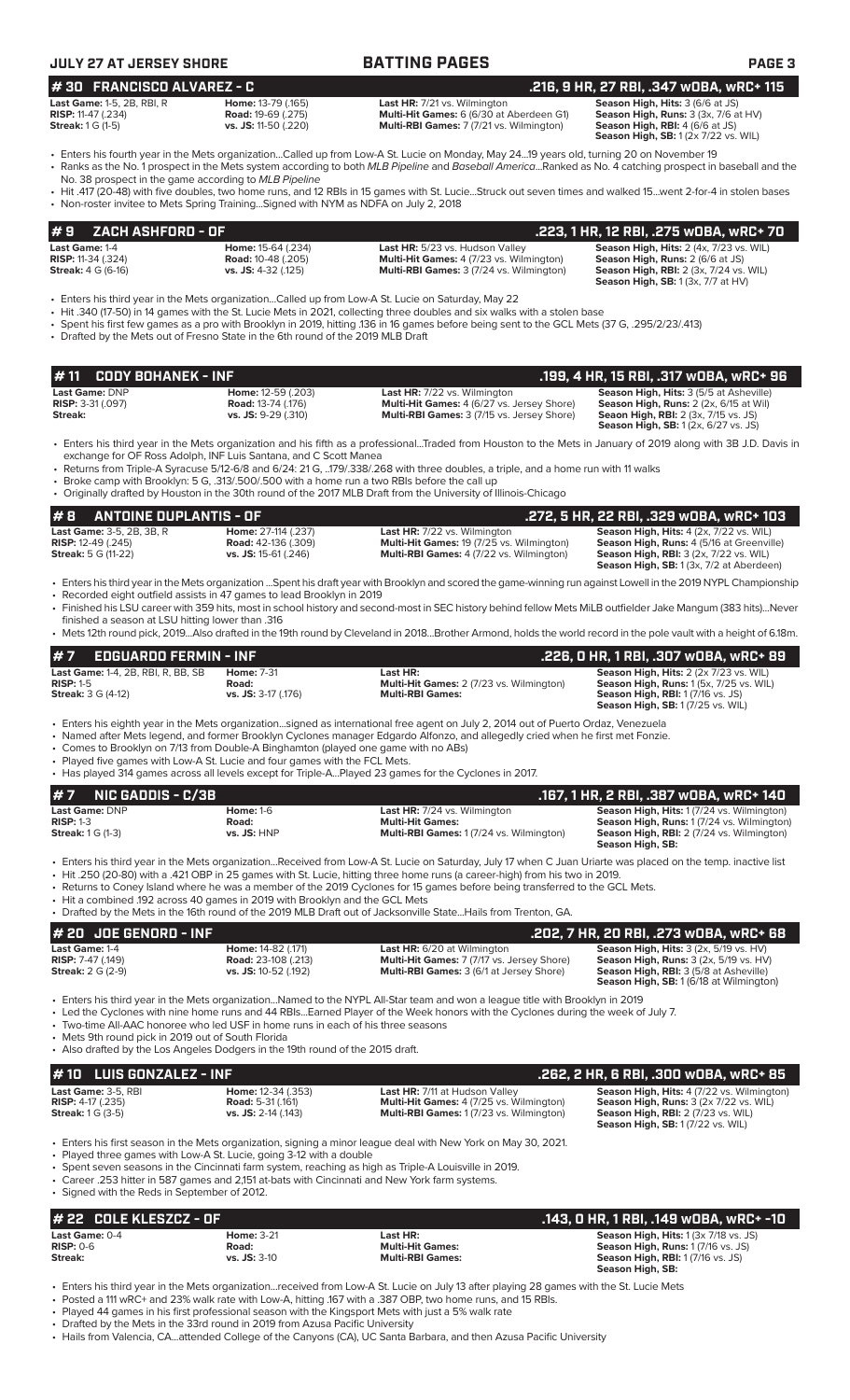# **JULY 27 AT JERSEY SHORE BATTING PAGES PAGE 4**

| <b>RONNY MAURICIO - INF</b><br>#2                                               |                                                                                                                                                                           | .243, 11 HR, 39 RBI, .311 wOBA, wRC+ 92                                                                                                                                                                                                                                                                                                                                                                                                                                     |                                                                                                                                                                                   |  |  |  |  |  |
|---------------------------------------------------------------------------------|---------------------------------------------------------------------------------------------------------------------------------------------------------------------------|-----------------------------------------------------------------------------------------------------------------------------------------------------------------------------------------------------------------------------------------------------------------------------------------------------------------------------------------------------------------------------------------------------------------------------------------------------------------------------|-----------------------------------------------------------------------------------------------------------------------------------------------------------------------------------|--|--|--|--|--|
| Last Game: 1-5<br><b>RISP:</b> 15-62 (.242)<br><b>Streak:</b> 1 G (1-5)         | Home: 22-113 (.195)<br><b>Road: 39-131 (.298)</b><br>vs. JS: 18-74 (.243)                                                                                                 | <b>Last HR:</b> 7/22 vs. Wilmington<br><b>Multi-Hit Games: 16 (7/22 vs. Wilmington)</b><br>Multi-RBI Games: 11 (7/20 vs. Wilmington)                                                                                                                                                                                                                                                                                                                                        | Season High, Hits: 3 (4x, 6/17 at Wilmington)<br>Season High, Runs: 2 (6x, 6/20 at WIL)<br>Season High, RBI: 4 (2x, 5/16 at Greeville)<br><b>Season High, SB: 2 (6/27 vs. JS)</b> |  |  |  |  |  |
| Dominican Winter League                                                         | • Named a South Atlantic League mid-season All-Star with Columbia (A) in 2019                                                                                             | • Enters his fifth year in the Mets organizationRated as the No. 2 prospect in the Mets system and the No. 58 prospect in baseball according to MLB Pipeline<br>• Non-roster invitee to Spring Training for the third consecutive seasonSpent 2020 at the Mets Alternate Site and had one at-bat with the Tigres del Licey in the<br>• Won the 2018 GCL Mets Sterling Award, given to the team's most valuable playerSigned with the Mets as a 16-year-old on July 2, 2017. |                                                                                                                                                                                   |  |  |  |  |  |
| <b>JOSE MENA - C</b><br>#16                                                     |                                                                                                                                                                           |                                                                                                                                                                                                                                                                                                                                                                                                                                                                             | .167, 1 HR, 4 RBI, .220 w0BA, wRC+ 34                                                                                                                                             |  |  |  |  |  |
| Last Game: DNP<br><b>RISP: 3-18 (.167)</b><br><b>Streak:</b> 1 G (1-4)          | <b>Home: 2-26</b><br><b>Road: 6-26</b><br>vs. JS: 3-19 (.158)                                                                                                             | Last HR:<br><b>Multi-Hit Games: 1(6/20 at Wilmington)</b><br><b>Multi-RBI Games:</b>                                                                                                                                                                                                                                                                                                                                                                                        | Season High, Hits: 3 (6/20 at Wilmington)<br><b>Season High, Runs: 2 (6/30 at ABD G2)</b><br><b>Season High, RBI:</b> 1 (4x, 6/23 vs. JS)<br>Season High, SB:                     |  |  |  |  |  |
| • Enters his sixth year in the Mets organization<br>RBIs, and runs              | • Has caught 81% of would-be base stealers (51 of 81) in his previous four seasons in the system.<br>• Signed with the Mets on June 22, 2016 as international free agent. | • Won a 2019 NYPL Championship with Brooklyn, posting his best offensive season as a professional, posting career highs in batting average, hits, home runs,                                                                                                                                                                                                                                                                                                                |                                                                                                                                                                                   |  |  |  |  |  |
| #4<br><b>LT STRUBLE - OF</b>                                                    |                                                                                                                                                                           |                                                                                                                                                                                                                                                                                                                                                                                                                                                                             | .218, 0 HR, 3 RBI, .300 w0BA, wRC+ 85                                                                                                                                             |  |  |  |  |  |
| <b>Last Game: DNP</b><br><b>RISP:</b> $4-16$ (.250)<br><b>Streak: 2 G (2-8)</b> | Home: 8-27 (.296)<br><b>Road: 4-24 (.167)</b><br>vs. JS: 5-17 (.294)                                                                                                      | Last HR:<br><b>Multi-Hit Games: 1 (6/25 vs. Jersey Shore)</b><br>Multi-RBI Games: 2 (7/3 at Aberdeen)                                                                                                                                                                                                                                                                                                                                                                       | Season High, Hits: 2 (6/25 vs. JS)<br>Season High, Runs: 1 (6x, 7/11 at HV)<br><b>Season High, RBI:</b> 2 (2x, 7/3 at ABD)                                                        |  |  |  |  |  |

• Enters his third year in the Mets organization...Returned 6/8 from Triple-A Syracuse...went 1-2 with a walk in two games...received from Low-A St Lucie on 5/18.

• With Brooklyn 5/19-5/23: 1-5...Went 6-21 (.286) with three RBIs and four walks in seven games with the St. Lucie Mets to begin the year

**Multi-RBI Games:** 2 (7/3 at Aberdeen)

**Season High, SB:** 

Played in the GCL in 2019, hitting .231 over 18 games during his draft year

• Selected by the Mets in the 29th round in 2019 out of Felician College...Hails from Hammonton, NJ

| # 45 JOE SUOZZI - OF       |                     |                                                  | .182, 1 HR, 3 RBI, .305 wOBA, wRC+ 88      |
|----------------------------|---------------------|--------------------------------------------------|--------------------------------------------|
| <b>Last Game: DNP</b>      | <b>Home: 4-22</b>   | <b>Last HR: 7/16 vs. Jersey Shore</b>            | <b>Season High, Hits: 1 (7/22 vs. WIL)</b> |
| <b>RISP:</b> $2-11$ (.182) | Road:               | <b>Multi-Hit Games:</b>                          | <b>Season High, Runs: 1(7/16 vs. JS)</b>   |
| <b>Streak:</b> $2 G (2-8)$ | vs. JS: 2-13 (.154) | <b>Multi-RBI Games: 1(7/16 vs. Jersey Shore)</b> | <b>Season High, RBI:</b> 2 (7/16 vs. JS)   |
|                            |                     |                                                  | Season High, SB:                           |

• Enters his third year in the Mets organization...received from Low-A St. Lucie on July 13

• Hit .292 with a .372 on-base percentage in 30 games with the Mets...posted a wRC+112, hitting four doubles and two home runs

• Signed by the Mets on June 15, 2020 out of Boston College

• Attended Chaminade High School in Mineola, NY

• His father, Tom Suozzi, is the former Nassau County Executive and current U.S. House of Representatives member of NY's 3rd district (Nassau, Suffolk, Queens)

| #12 JEREMY VASQUEZ - INF     |                           |                                                 | .286, 3 HR, 18 RBI, .380 WOBA, WRC+ 136              |
|------------------------------|---------------------------|-------------------------------------------------|------------------------------------------------------|
| Last Game: 1-3, RBI, R, BB   | <b>Home: 14-48 (.292)</b> | Last HR: 7/11 at Hudson Valley                  | <b>Season High, Hits:</b> $2(4x, 7/24$ vs. WIL)      |
| <b>RISP:</b> $6-16$ $(.375)$ | <b>Road: 7-25</b>         | <b>Multi-Hit Games:</b> 5 (7/24 vs. Wilmington) | <b>Season High, Runs: 2 (7/24 vs. WIL)</b>           |
| <b>Streak: 8 (14-26)</b>     | $vs.$ JS: 8-34 (.235)     | <b>Multi-RBI Games:</b> 4 (7/24 vs. Wilmington) | <b>Season High, RBI:</b> $3$ ( $2x$ 7/ $24$ vs. WIL) |
|                              |                           |                                                 | <b>Season High, SB: 1 (7/2 at ABD)</b>               |

• Enters his fifth season in the Mets organization...Received from Double-A Binghamton on June 22

• Played 32 games with the RumblePonies this season, hitting .171 (18-105) with one double, one home run, and 11 RBIs.

• Played with Brooklyn in 2017, hitting .225 with one home run and eight RBIs in 31 games.

• Drafted by the Mets in the 28th round of the 2017 MLB Draft from Nova Southeastern in his home state of Florida...Is from Palm City, FL.

|      |                                   |                         |                  | Hardest Hit Balls - 2021 (not all games listed- from available Trackman data) |      |                          |                           |           |                        |
|------|-----------------------------------|-------------------------|------------------|-------------------------------------------------------------------------------|------|--------------------------|---------------------------|-----------|------------------------|
| Date | Player                            | <b>Opponent</b>         | <b>Exit Velo</b> | Result                                                                        | Date | Player                   | <b>Opponent</b>           | Exit Velo | Result                 |
| 6/12 | <b>Francisco Alvarez</b>          | vs. Hudson Valley 112.5 |                  | Double                                                                        | 6/5  | <b>Francisco Alvarez</b> | at Jersev Shore           | 108.7     | <b>Ground Ball Out</b> |
| 6/11 | Brett Baty                        | vs. Hudson Valley 111.2 |                  | <b>Ground Out</b>                                                             | 6/2  | <b>Francisco Alvarez</b> | at Jersev Shore           | 108.7     | Single                 |
| 6/29 | Ronny Mauricio                    | at Aberdeen             | 110.4            | Single                                                                        | 7/13 | Brett Baty               | at Hudson Valley          | 108.7     | Single                 |
| 7/3  | Luis Gonzalez                     | at Aberdeen             | 109.9            | <b>Ground Out</b>                                                             | 7/22 | Ronny Mauricio           | vs. Wilminaton            | 108.1     | Home Run               |
| 6/1  | Adrian Hernandez                  | at Jersev Shore         | 109.8            | Home Run                                                                      | 6/16 | Ronny Mauricio           | at Wilmington             | 107.5     | Home Run               |
| 6/6  | Francisco Alvarez                 | at Jersev Shore         | 109.7            | Single                                                                        | 7/6  | Luke Ritter              | at Hudson Vallev          | 107.2     | Home Run               |
| 6/1  | Ronny Mauricio                    | at Jersev Shore         | 109.6            | Triple                                                                        | 6/15 | Ronny Mauricio           | at Wilmington             | 107.2     | Single                 |
| 6/22 | Brett Baty                        | vs. Jersey Shore 109.2  |                  | Double                                                                        | 6/9  | Brett Baty               | vs. Hudson VallevG2 107.3 |           | Double                 |
| 6/15 | Francisco Alvarez                 | at Wilmington           | 109.2            | Single                                                                        | 5/23 | Havden Senger            | vs. Hudson Vallev         | 107       | Home Run               |
| 6/1  | Francisco Alvarez at Jersey Shore |                         | 109.0            | Home Run                                                                      | 5/29 | Ronny Mauricio           | vs. Aberdeen              | 107       | Line Drive Out         |
| 5/25 | Francisco Alvarez                 | vs. Aberdeen            | 109              | Single                                                                        | 6/6  | <b>Francisco Alvarez</b> | at Jersey Shore           | 106.9     | <b>Double</b>          |

# **Recent Home Run Chart**

| Date | Player                                       | <b>Opponent</b>            | Exit Velo   | Launch Angle | Distance  | 7/10 | Luis Gonzalez                              | at Hudson Valley 104.8 mph |          |      | 417 ft. |
|------|----------------------------------------------|----------------------------|-------------|--------------|-----------|------|--------------------------------------------|----------------------------|----------|------|---------|
| 6/26 | Brett Baty                                   | vs. Jersey Shore 103.8 mph |             | 19.8         | 370 ft.   | 7/11 | Antoine Duplantis at Hudson Valley         |                            |          |      |         |
|      | Francisco Alvarez vs. Jersey Shore 97.4 mph  |                            |             | 24.4         | 369 ft.   |      | Antoine Duplantis at Hudson Valley         |                            |          |      |         |
| 6/29 | Luke Ritter                                  | at Aberdeen                | $101$ mph   | 35.8         | $417$ ft. |      | Luis Gonzalez                              | at Hudson Valley           |          |      |         |
| 6/30 | Cody Bohanek                                 | at Aberdeen G1             | $102.3$ mph | 25.6         | 436 ft.   |      | Jeremy Vasquez at Hudson Valley            |                            |          |      |         |
| 6/30 | Ronny Mauricio                               | at Aberdeen G2             | $104$ mph   | 24.5         | 417 ft.   | 7/16 | Joe Suozzi                                 | vs. Jersey Shore 97 mph    |          | 31.3 | 380 ft. |
| 7/4  | Luke Ritter                                  | at Aberdeen                |             |              |           | 7/18 | Ronny Mauricio                             | vs. Jersey Shore 101.8 mph |          | 25.9 | 426 ft. |
| 7/6  | Francisco Alvarez at Hudson Valley 101.5 mph |                            |             | 28.8         | 400 ft.   | 7/20 | Francisco Alvarez vs. Wilmington 107.7 mph |                            |          | 21.8 | 430 ft. |
|      | Brett Baty                                   | at Hudson Valley 104.3 mph |             | 28.1         | 400 ft.   | 7/21 | Francisco Alvarez vs. Wilmington 101.6 mph |                            |          | 47   | 326 ft. |
|      | Luke Ritter                                  | at Hudson Valley 107.2 mph |             | 23.3         | 407 ft.   | 7/22 | Cody Bohanek                               | vs. Wilminaton             | 99.5 mph | 24.4 | 356 ft. |
| 7/7  | Ronny Mauricio                               | at Hudson Vallev           |             |              |           |      | Antoine Duplantis vs. Wilmington           |                            | 97 mph   | 24.8 | 361 ft. |
| 1/9  | Jeremy Vasquez                               | at Hudson Valley 104.7 mph |             | 23.4         | 396 ft.   |      | Ronny Mauricio                             | vs. Wilmington 108.1 mph   |          | 29.8 | 406 ft. |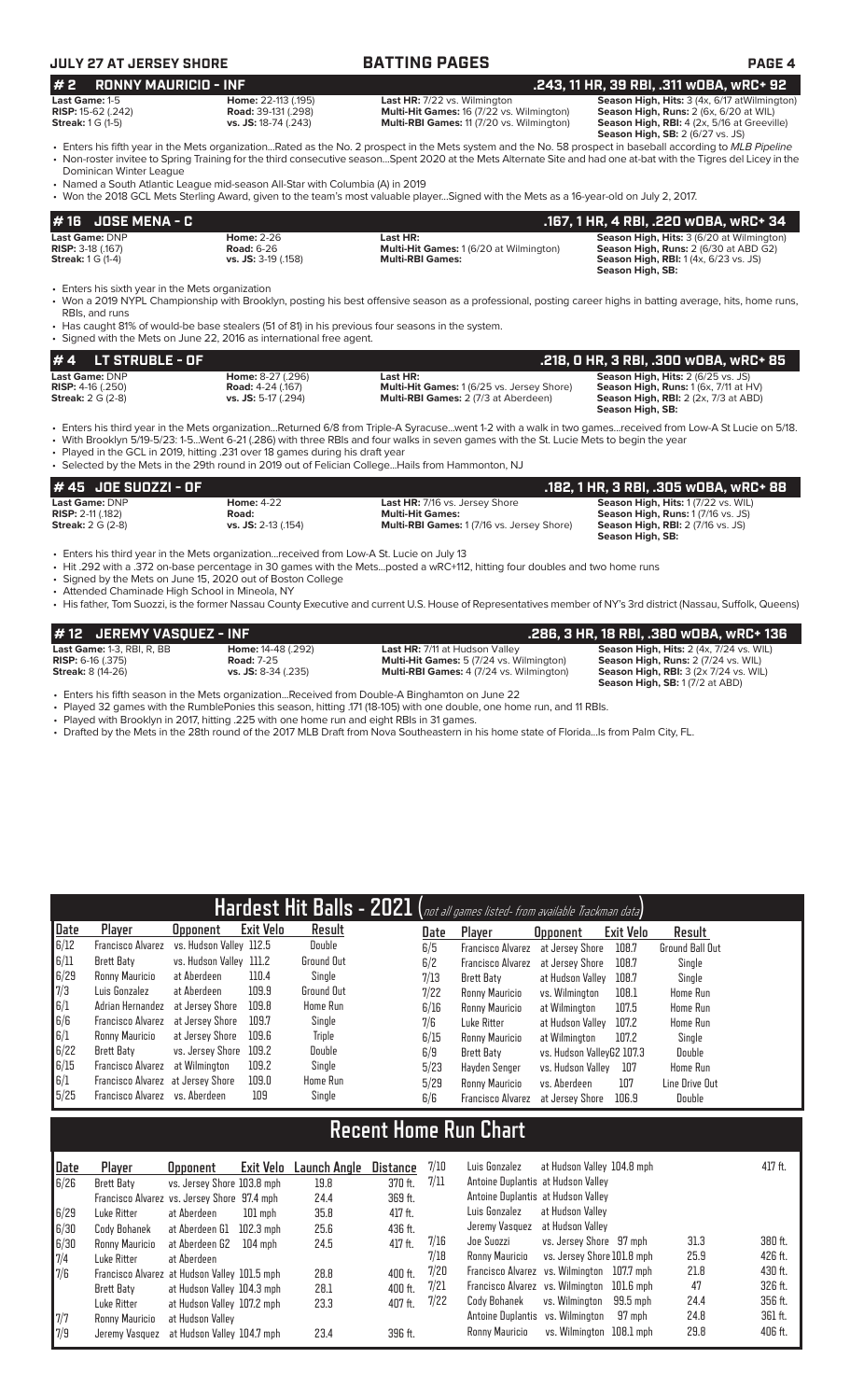| JULY 27 AT JERSEY SHORE                                         |                                                                                                                                                                                              | <b>BULLPEN PAGE</b>                     |          |              |                                                      |                              |            |                                                       |                                |                                | <b>PAGE 5</b>                |                             |
|-----------------------------------------------------------------|----------------------------------------------------------------------------------------------------------------------------------------------------------------------------------------------|-----------------------------------------|----------|--------------|------------------------------------------------------|------------------------------|------------|-------------------------------------------------------|--------------------------------|--------------------------------|------------------------------|-----------------------------|
| #49<br><b>JOE CAVALLERO - RHP</b>                               |                                                                                                                                                                                              | 12.5 K%, O BB%, 4.50 ERA, 1 G           |          |              |                                                      | <b>LAST FIVE APPEARANCES</b> |            |                                                       |                                |                                |                              |                             |
| Last App: 7/25<br>Leadoff: 1-2                                  | <b>Last Loss:</b><br><b>Inherited Runners/Stranded:</b>                                                                                                                                      | SV/OP (Last):                           | Holds:   |              |                                                      |                              |            | <b>JOE CAVALLERO</b>                                  |                                |                                |                              |                             |
|                                                                 | Enters his fifth year in the Mets system…received from Low-A St. Lucie on Wednesday, July 21 -                                                                                               |                                         |          |              | DATE OPP<br>7/20* vs. BRD                            | <b>DEC</b>                   | IP<br>1.2  | н<br>R<br>$\mathbf{1}$<br>4                           | ER<br>$\overline{4}$           | BB<br>4                        | Κ<br>1                       | <b>HR</b><br>$\circ$        |
|                                                                 | • Made one appearance for the St. Lucie Mets on July 20, walking four in 1 2/3 innings<br>• Returns to the field in 2021 after Tommy John surgery                                            |                                         |          | 7/25         | vs. WIL                                              |                              | 2.0        | 3<br>$\mathbf{1}$                                     | $\mathbf{1}$                   | $\circ$                        | 1                            | $\circ$                     |
|                                                                 | • Has made 34 starts in 66 professional appearances before 2021                                                                                                                              |                                         |          | DATE         | OPP                                                  | <b>DEC</b>                   | IP         | JOSH HEJKA<br>Н<br>R                                  | ER                             | BB                             | Κ                            | <b>HR</b>                   |
|                                                                 | • Drafted by the Mets in the 24th round of the 2017 MLB Draft from South Florida                                                                                                             |                                         |          | 7/11         | @ HV                                                 | W                            | 3.0        | 0<br>0                                                | 0                              | 0                              | $\mathbf{1}$                 | $\circ$                     |
| #46<br><b>JOSH HEJKA - RHP</b>                                  |                                                                                                                                                                                              | 16.8 K%, 5.3 BB%, 2.59 ERA, 14 G        |          | 7/17         | vs. JS                                               |                              | 2.0        | $\mathbf{1}$<br>$\mathbf{1}$                          | 0                              | 0                              | 2                            | $\circ$                     |
| Last App: 7/20 vs. WIL Last Loss:                               |                                                                                                                                                                                              | <b>SV/OP (Last):</b> 1/1 (7/20 vs. WIL) | Holds: 2 | 7/20<br>7/22 | vs. WIL<br>$@$ BUF*                                  | S                            | 0.1<br>0.1 | $\circ$<br>0<br>2<br>0                                | 0<br>$\circ$                   | $\mathbf{1}$<br>$\circ$        | $\mathbf{1}$<br>0            | $\circ$<br>$\circ$          |
| Leadoff: 8-28                                                   | Inherited Runners/Stranded: 13/7                                                                                                                                                             |                                         |          |              | 7/25 vs. ERI**                                       |                              | 2.0        | $\Omega$<br>$\circ$                                   | $\circ$                        | $\circ$                        | 1                            | $\circ$                     |
|                                                                 | · Returns to Brooklyn after spending time with Binghamton (6/3-6/9) and Syracuse (6/10-6/18).                                                                                                |                                         |          |              | *with Triple-A Syracuse<br>*with Double-A Binghamton |                              |            |                                                       |                                |                                |                              |                             |
|                                                                 | · Enters his third year in the Mets organizationWon a 2019 NYPL title with Brooklyn, splitting time                                                                                          |                                         |          |              |                                                      |                              |            | <b>BRIAN METOYER</b>                                  |                                |                                |                              |                             |
| with the Cyclones and Kingsport Mets                            |                                                                                                                                                                                              |                                         |          | DATE         | OPP                                                  | <b>DEC</b>                   | IP         | н<br>R                                                | ER                             | BB                             | Κ                            | HR                          |
|                                                                 | · Signed as a minor league free agent in mid-summer after pitching in six games with the Westside<br>Wolly Mammoths in the United Shore Baseball League                                      |                                         |          | 5/23         | vs. HV<br>5/29 vs. ABD                               |                              | 2.0<br>1.1 | 0<br>0<br>1<br>1                                      | 0<br>$\mathbf{1}$              | $\mathbf{1}$<br>2              | 1<br>$\overline{2}$          | 0<br>$\circ$                |
|                                                                 | . Pitched all four years at Johns Hopkins, switching to submarine later in his career.                                                                                                       |                                         |          | 6/3          | $@$ JS                                               | <b>SV</b>                    | 2.0        | 3<br>1                                                | $\mathbf{1}$                   | $\circ$                        | 5                            | $\circ$                     |
| #5<br><b>BRIAN METOYER - RHP</b>                                |                                                                                                                                                                                              | 33.3 K%, 13 BB%, 3.86 ERA, 9 G          |          | 6/9<br>6/15  | vs. HV G1<br>@ WIL                                   | W                            | 1.1<br>2.0 | $\circ$<br>$\circ$<br>O<br>0                          | $\mathbf 0$<br>$\circ$         | $\overline{2}$<br>$\mathbf{1}$ | 3<br>3                       | $\circ$<br>$\mathsf O$      |
| Last App: 6/15 at WIL                                           | <b>Last Loss:</b><br>5/15 at GVL                                                                                                                                                             | <b>SV/OP (Last):</b> 1/1 (6/3 at JS)    | Holds:   |              |                                                      |                              |            | <b>BRYCE MONTES DE OCA</b>                            |                                |                                |                              |                             |
|                                                                 | Leadoff: 4-12, 2 BB, HBP Inherited Runners/Stranded: 4/3                                                                                                                                     |                                         |          | DATE         | OPP                                                  | DEC                          | IP         | R<br>Н                                                | ER                             | BB                             | Κ                            | <b>HR</b>                   |
|                                                                 | · Enters his fourth year in the Mets orgWon a New York Penn League title with Brooklyn in 2019                                                                                               |                                         |          | 7/6          | @ HV                                                 | L                            | 0.2        | $\overline{2}$<br>$\mathbf{1}$                        | $\overline{2}$                 | 3                              | 0                            | $\circ$                     |
|                                                                 | · Struck out 40 batters over 28.2 innings with BrooklynSpent his first professional season with                                                                                              |                                         |          | 7/15<br>7/18 | vs. JS<br>vs. JS                                     |                              | 1.1<br>1.0 | $\mathbf 0$<br>0<br>$\mathbf 0$<br>0                  | 0<br>$\circ$                   | $\mathbf{1}$<br>$\mathbf{1}$   | $\mathbf{1}$<br>$\mathbf{1}$ | $\circ$<br>$\circ$          |
| GCL Mets and Kingsport Mets                                     |                                                                                                                                                                                              |                                         |          | 7/21         | vs. WIL                                              | <b>SV</b>                    | 1.0        | $\mathbf 0$<br>0                                      | $\circ$                        | $\mathbf{1}$                   | 2                            | $\circ$                     |
| drafted by a MLB team in school history                         | • Joins Ronnie Robbins (30th, 1981 - Toronto) as the only two LSU-Alexandria Generals to be                                                                                                  |                                         |          | 7/24         | vs. WIL                                              |                              | 1.0        | $\overline{2}$<br>2                                   | $\overline{2}$                 | $\mathbf 0$                    | 3                            | $\mathbf{1}$                |
|                                                                 | • Native of Natchitoches (NACK-ah-tish), the oldest city in Louisiana (est. 1714).                                                                                                           |                                         |          |              |                                                      |                              |            | <b>COLBY MORRIS</b>                                   |                                |                                |                              |                             |
| #43                                                             | <b>BRYCE MONTES DE OCA - RHP</b>                                                                                                                                                             | 28.8 K%, 20.2 BB%, 3.52 ERA, 18 G       |          | DATE<br>7/9  | OPP<br>@ HV                                          | <b>DEC</b>                   | IP<br>2.2  | н<br>R<br>3<br>3                                      | ER<br>3                        | BB<br>$\mathbf{1}$             | К<br>1                       | HR<br>$\circ$               |
| Last App: 7/24 vs. WIL Last Loss: 7/6 at HV                     |                                                                                                                                                                                              | <b>SV/OP (Last):</b> 3/3 (7/21 vs. WIL) | Holds: 1 | 7/13         | vs. JS                                               |                              | 2.0        | $\circ$<br>0                                          | $\circ$                        | $\circ$                        | 2                            | $\circ$                     |
| <b>Leadoff:</b> 4-17, 4 BB                                      | Inherited Runners/Stranded: 3/3                                                                                                                                                              |                                         |          | 7/18         | vs. JS                                               |                              | 2.0        | $\circ$<br>0                                          | $\circ$                        | $\circ$                        | $\overline{2}$               | $\circ$                     |
|                                                                 | $\bullet$ Enters his fourth year in the Mets orgHas not pitched as a professional due to injuries                                                                                            |                                         |          | 7/22<br>7/25 | vs. WIL<br>vs. WIL                                   | BS                           | 2.0<br>1.0 | $\overline{2}$<br>4<br>$\overline{2}$<br>$\mathbf{1}$ | $\overline{2}$<br>$\mathbf{1}$ | $\mathbf 0$<br>$\mathbf 0$     | 3<br>$\overline{2}$          | $\mathsf O$<br>$\mathbf{1}$ |
|                                                                 | • Underwent Tommy John surgery as a high school junior and missed 2016 after having ulnar                                                                                                    |                                         |          |              |                                                      |                              |            | <b>CONNOR O'NEIL</b>                                  |                                |                                |                              |                             |
| nerve transposition                                             |                                                                                                                                                                                              |                                         |          | DATE         | OPP                                                  | <b>DEC</b>                   | IP         | R<br>н                                                | ER                             | BB                             | Κ                            | <b>HR</b>                   |
|                                                                 | • Previously drafted by Washington in the 15th round of the 2017 MLB Draft and by the Chicago                                                                                                |                                         |          | 7/4          | @ ABD                                                |                              | 1.1        | 2<br>0                                                | $\circ$                        | $\mathbf{1}$                   | $\overline{2}$               | 0                           |
| White Sox in the 14th round of the 2015 MLB Draft.              |                                                                                                                                                                                              |                                         |          | 7/10<br>7/15 | @ HV<br>vs. JS                                       |                              | 1.0<br>1.1 | 3<br>2<br>3<br>4                                      | $\overline{2}$<br>3            | $\overline{2}$<br>$\mathbf{1}$ | 0<br>4                       | $\circ$<br>$\circ$          |
| #38<br><b>COLBY MORRIS - RHP</b>                                |                                                                                                                                                                                              | 20.8 K%, 11.7 BB%, 5.00 ERA, 14 G       |          | 7/20         | vs. WIL                                              |                              | 1.0        | $\mathbf{1}$<br>$\mathbf{1}$                          | $\mathbf{1}$                   | $\circ$                        | 2                            | $\mathbf{1}$                |
| Last App: 7/25 vs. WIL Last Loss:                               | Leadoff: 6-21, 3 BB, 3 HBP Inherited Runners/Stranded: 6/2                                                                                                                                   | SV/OP (Last):                           | Holds:   | 7/23         | vs. WIL                                              | H                            | 1.0        | 2<br>2                                                | $\overline{2}$                 | $\mathbf{1}$                   | 2                            | $\mathbf{1}$                |
|                                                                 | • Enters his first season in the Mets organizationcalled up from Low-A St. Lucie on May 20                                                                                                   |                                         |          | DATE         | OPP                                                  | <b>DEC</b>                   | IP         | <b>MICHEL OTANEZ</b><br>н<br>R                        | ER                             | <b>BB</b>                      | K                            | <b>HR</b>                   |
|                                                                 | • Made four scoreless appearances in relief for the St. Lucie Mets to being 2021                                                                                                             |                                         |          | 7/9          | @ HV                                                 |                              | 1.0        | 0<br>0                                                | 0                              | $\mathbf{1}$                   | $\mathbf{1}$                 | $\circ$                     |
|                                                                 | • Minor League free agent signingpitched at Middlebury in Vermont                                                                                                                            |                                         |          | 7/13         | vs. JS                                               |                              | 2.0        | 0<br>0                                                | $\circ$                        | 3                              | 2                            | $\circ$                     |
| #9<br><b>CONNER O'NEIL - RHP</b>                                |                                                                                                                                                                                              | 21.7 K%, 13.3 BB%, 8.25 ERA, 8 G        |          | 7/16<br>7/20 | vs. JS<br>vs. WIL                                    | H                            | 0.2<br>1.0 | $\circ$<br>0<br>$\circ$<br>$\mathbf{1}$               | $\circ$<br>$\mathbf{1}$        | $\mathbf{1}$<br>3              | $\mathbf{1}$<br>2            | $\circ$<br>$\circ$          |
| Last App: 7/23 vs. WIL Last Loss:                               |                                                                                                                                                                                              | SV/OP (Last):                           | Holds: 1 | 7/23         | vs. WIL                                              | H                            | 0.1        | $\overline{O}$                                        |                                |                                |                              | 0                           |
| <b>Leadoff:</b> 4-11, HR                                        | Inherited Runners/Stranded: 8/3                                                                                                                                                              |                                         |          |              |                                                      |                              |            | <b>HUNTER PARSONS</b>                                 |                                |                                |                              |                             |
|                                                                 | • Enters his fifth year in the Mets organizationreceived from Double-A Binghamton on 6/20                                                                                                    |                                         |          |              | DATE OPP                                             | <b>DEC</b>                   | IP         | R<br>H                                                | ER                             | BB                             | Κ                            | <b>HR</b>                   |
|                                                                 | • Has not pitched in 2021Last pitched for Advanced-A St. Lucie in 2019                                                                                                                       |                                         |          | 7/2<br>7/9   | @ ABD<br>@ HV                                        |                              | 0.2<br>2.0 | $\overline{2}$<br>0<br>0<br>$\mathbf{1}$              | $\overline{2}$<br>$\circ$      | $\overline{2}$<br>$\mathbf{1}$ | 1<br>1                       | 0<br>$\circ$                |
|                                                                 | Spent his first professional season with Brooklyn in 2017, pitching 19 times in relief<br>• Drafted by the Mets in the 7th round of the 2017 MLB Draft from Cal State-Northridge             |                                         |          | 7/14         | vs. JS                                               |                              | 1.2        | 0<br>0                                                | 0                              | $\overline{2}$                 | 2                            | $\circ$                     |
|                                                                 |                                                                                                                                                                                              |                                         |          | 7/18         | vs. JS                                               |                              | 1.0        | 3<br>3                                                | 3                              | 0                              | 0                            | $\circ$                     |
| #26<br><b>MICHEL OTANEZ - RHP</b>                               |                                                                                                                                                                                              | 25.4 K%, 25.4 BB%, 5.63 ERA, 21 G       |          | 7/23         | vs. WIL                                              | Н                            | 1.0        | $\circ$<br>0                                          | 0                              | 1                              | 1                            | $\circ$                     |
| Last App: 7/23 vs. WIL Last Loss:                               |                                                                                                                                                                                              | <b>SV/OP (Last): 0/2 (BS vs. JS)</b>    | Holds: 3 | DATE         | OPP                                                  | DEC                          | IP         | <b>EVY RUIBAL</b><br>H<br>R                           | ER                             | BB                             | Κ                            | <b>HR</b>                   |
| <b>Leadoff:</b> 3-19, 2 BB                                      | Inherited Runners/Stranded: 15/5                                                                                                                                                             |                                         |          | 7/6          | @ HV                                                 |                              | 2.0        | $\mathbf{1}$<br>$\mathbf{1}$                          | $\mathbf{1}$                   | 1                              | 2                            | $\circ$                     |
|                                                                 | Enters his sixth year in the Mets orgNo. 26 prospect in the system according to MLB Pipeline                                                                                                 |                                         |          | 7/11<br>7/15 | @ HV<br>vs. JS                                       |                              | 1.0<br>1.2 | 2<br>2<br>2<br>$\overline{2}$                         | 2<br>1                         | 1<br>3                         | 1<br>3                       | $\circ$<br>$\circ$          |
|                                                                 | • Returns to Brooklyn for the second assignment in a row                                                                                                                                     |                                         |          | 7/20         | vs. WIL                                              | Н                            | 1.2        | $\mathbf{1}$<br>0                                     | $\circ$                        | 1                              | 1                            | $\circ$                     |
|                                                                 | • Pitched with the Cyclones and won an NYPL title in 2019 and also spent time with Kingsport<br>• Missed 2017 due to injuryStruck out 21 batters in 21.1 innings with the DSL Mets1 in 2016. |                                         |          | 7/23         | vs. WIL                                              | S                            | 1.0        | $\mathbf 0$<br>0                                      | $\circ$                        | $\circ$                        | 1                            | $\circ$                     |
|                                                                 |                                                                                                                                                                                              |                                         |          |              |                                                      |                              |            |                                                       |                                |                                |                              |                             |
| #44                                                             | <b>HUNTER PARSONS - RHP</b>                                                                                                                                                                  | 29.0 K%, 13.7 BB%, 4.13 ERA, 11 G       |          |              |                                                      |                              |            | <b>WILLY TAVERAS</b>                                  |                                |                                |                              |                             |
| Last App: 7/23 vs. WIL Last Loss:<br><b>Leadoff:</b> 3-14, 3 BB | Inherited Runners/Stranded: 6/4                                                                                                                                                              | SV/OP (Last):                           | Holds: 1 | DATE<br>6/27 | OPP<br>DUN <sup>*</sup>                              | DEC<br>W                     | IP<br>2.0  | н<br>R<br>0<br>0                                      | ER<br>0                        | BB<br>0                        | Κ<br>2                       | HR<br>0                     |
|                                                                 | • Enters his third year in the Mets orgCalled up from Low-A St. Lucie on May 20                                                                                                              |                                         |          | 6/23         | DUN <sup>*</sup>                                     |                              | 0.1        | $\overline{2}$<br>$\overline{2}$                      | 2                              | $\circ$                        | $\mathbf{1}$                 | $\mathbf{1}$                |
|                                                                 | • Made four relief appearances with the Mets (A-), striking out 18 in 10 innings (45% K rate).                                                                                               |                                         |          | 7/17         | JS                                                   |                              | 1.0        | $\circ$<br>0                                          | $\mathsf{O}\xspace$            | $\mathbf{1}$<br>$\circ$        | 1                            | $\circ$                     |
|                                                                 | Pitched with the Cyclones and won an NYPL title in 2019 •                                                                                                                                    |                                         |          | 7/21<br>7/25 | WIL<br>vs. WIL                                       | W, BS 2.0<br>W               | 2.0        | 2<br>3<br>0<br>$\mathbf{1}$                           | 2<br>0                         | $\circ$                        | 3<br>3                       | $\mathbf{1}$<br>$\circ$     |
|                                                                 |                                                                                                                                                                                              |                                         |          |              | *With Low-A St. Lucie                                |                              |            |                                                       |                                |                                |                              |                             |
| #50<br><b>EVY RUIBAL - RHP</b>                                  |                                                                                                                                                                                              | 23.1 K%, 17.9 BB% 6.48 ERA, 6 G         |          |              |                                                      |                              |            |                                                       |                                |                                |                              |                             |
| Last App: 7/23 vs. WIL Last Loss:                               |                                                                                                                                                                                              | SV/OP (Last):<br>Holds: 1               |          |              |                                                      |                              |            |                                                       |                                |                                |                              |                             |
| Leadoff: 1-6                                                    | Inherited Runners/Stranded: 4/3                                                                                                                                                              |                                         |          |              |                                                      |                              |            |                                                       |                                |                                |                              |                             |
|                                                                 | • Signed to a minor league deal on June 27 from the Florence Y'alls (Frontier League)<br>• Pitched in the Dodgers system from 2015-2018, reaching High-A Rancho Cucamonga                    |                                         |          |              |                                                      |                              |            |                                                       |                                |                                |                              |                             |
|                                                                 | • Drafted by the Dodgers in the 16th round of the 2017 MLB Draft from Notre Dame                                                                                                             |                                         |          |              |                                                      |                              |            |                                                       |                                |                                |                              |                             |
|                                                                 | • From Milburn, New Jersey, attending Milburn High School                                                                                                                                    |                                         |          |              |                                                      |                              |            |                                                       |                                |                                |                              |                             |
| #35<br><b>WILLY TAVERAS - RHP</b>                               |                                                                                                                                                                                              | 35.0 K%, 5.0 BB% 3.60 ERA, 3 G          |          |              |                                                      |                              |            |                                                       |                                |                                |                              |                             |
| Last App: 7/25 vs. WIL Last Loss:                               |                                                                                                                                                                                              | <b>SV/OP (Last): 0/1</b><br>Holds:      |          |              |                                                      |                              |            |                                                       |                                |                                |                              |                             |
| Leadoff: 0-4, BB                                                | Inherited Runners/Stranded: 0/0                                                                                                                                                              |                                         |          |              |                                                      |                              |            |                                                       |                                |                                |                              |                             |
|                                                                 | • Received from Low-A St. Lucie on Friday, July 16 in a move that sent LHP Andrew Ed-                                                                                                        |                                         |          |              |                                                      |                              |            |                                                       |                                |                                |                              |                             |

wards to Double-A Binghamton

• Pitched in 18 games with St. Lucie, posting a 36% strikeout rate (best in career) and a 2.1% walk rate (lowest of career)

• Struggled in Low-A Columbia in 2019, allowing a 4.56 FIP...2021 FIP is 2.49

• 23 years old from Villa Isabela in the Dominican Republic...Signed by Mets June 1, 2016

|                |                                         | <b>Number of Pitches Thrown</b> |    |    |    |    |    |  |
|----------------|-----------------------------------------|---------------------------------|----|----|----|----|----|--|
| <b>Pitcher</b> | Days Rest 7/20 7/21 7/22 7/23 7/24 7/25 |                                 |    |    |    |    |    |  |
| Cavallero      |                                         | $43*$                           |    |    |    |    | 29 |  |
| Montes de Oca  | 2                                       |                                 | 21 |    |    | 23 |    |  |
| Morris         |                                         |                                 |    | 49 |    |    | 23 |  |
| O'Neil         | 3                                       | 17                              |    |    | 24 |    |    |  |
| Otanez         | 3                                       | 32                              | -- |    | 20 |    |    |  |
| Parsons        | 3                                       |                                 |    |    | 21 |    |    |  |
| Ruibal         | 3                                       | 25                              |    |    | 14 |    |    |  |
| Taveras        |                                         |                                 | 38 |    |    |    | 33 |  |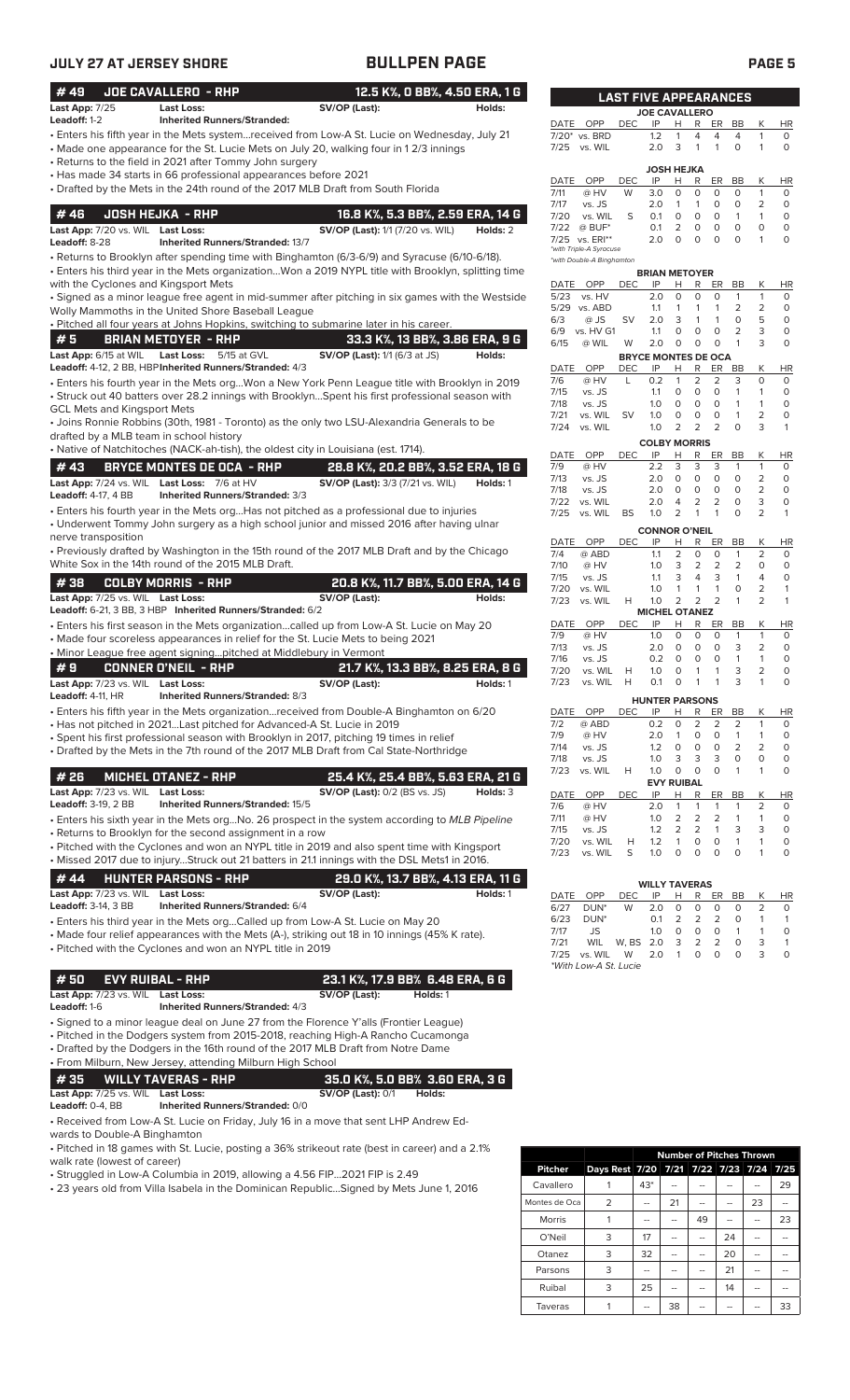### **JULY 27 AT JERSEY SHORE HIGH/LOW & CHARTS PAGE 6**

|  | INDIVIDUAL BATTING HIGHS                                                           |
|--|------------------------------------------------------------------------------------|
|  |                                                                                    |
|  |                                                                                    |
|  | Most Hits, Game 4 (4x, last: Antoine Duplantis, Luis Gonzalez 7/22 vs. Wilmington) |
|  |                                                                                    |
|  |                                                                                    |
|  |                                                                                    |
|  |                                                                                    |
|  | Home Runs, Consecutive Games Three games (2x, last: Luke Ritter, 6/18-6/21)        |
|  |                                                                                    |
|  |                                                                                    |
|  |                                                                                    |
|  |                                                                                    |
|  |                                                                                    |
|  | Most Strikeouts, Game4 (11x, Francisco Alvarez, 7/17 vs. Jersey Shore)             |
|  |                                                                                    |
|  | Most Extra-Base Hits, Game 3 (3x, Cody Bohanek, 6/15 at Wilmington)                |
|  |                                                                                    |
|  | <b>TEAM BATTING HIGHS</b>                                                          |
|  |                                                                                    |
|  |                                                                                    |
|  |                                                                                    |
|  |                                                                                    |
|  |                                                                                    |
|  |                                                                                    |
|  |                                                                                    |
|  |                                                                                    |
|  |                                                                                    |
|  |                                                                                    |
|  |                                                                                    |
|  |                                                                                    |
|  |                                                                                    |

| Most Double Plays Hit into, Game3 (5x, 7/7 at Hudson Valley - 10 innings) |  |
|---------------------------------------------------------------------------|--|

### **FIELDING**

Most Errors, Team, Game...............................................................................6 (5/7 at Asheville) Most Errors, Individual, Game......................2 (6x, last: Brett Baty, 6/11 vs. Hudson Valley) Most Double Plays Turned, Nine-Inning Game.......................... 3 (5/19 vs. Hudson Valley) Consecutive Errorless Games, Team...

### **STARTERS BY POSITION**

**C-** Alvarez (24), Uriarte (19), Mena (15), Senger (9), Nic Gaddis (2)

**1B-** Genord (45), Vasquez (15), Ritter (5), Bohanek (3), Winaker (2)

**2B-** Ritter (37), Gonzalez (14), Walters (12), Fermin (3), Tiberi (1), Struble (1), McNeil (1), Bohanek (1)

**3B-** Baty (41), Bohanek (17), Tiberi (7), Fermin (3), Gonzalez (1)

**SS-** Mauricio (56), Bohanek (5), Walters (4), Gonzalez (3), Fermin (2)

**LF-** Duplantis (32), Tiberi (12), Vasquez (6), Suozzi (6), Bohanek (4), Ashford (4), Baty (3), Winaker (1), Kleszcz (1), Struble (1)

**CF-** Duplantis (30), Hernandez (23), Mangum (8), Hernandez (8), Molina (6), Ota (2), Ashford (1)

**RF-** Ashford (28), Struble (13), Molina (10), Kleszcz (5), Bohanek (5), Winaker (4), Hernandez (4), Ota (1)

**DH-** Alvarez (20), Genord (8), Baty (7), Mauricio (7), Vasquez (5), Ritter (4), Bohanek (3), Tiberi (3), Hernandez (3), Senger (2), Mena (2), Walters (2), Fermin (1), Mangum (1), Ashford (1), Struble (1)

### **STARTERS BY BATTING ORDER**

**1st -** Duplantis (57), Bohanek (4), Struble (3), Tiberi (2), Mangum (2), Ashford (1), McNeil (1)

**2nd -** Bohanek (18), Mauricio (10), Fermin (10), Ashford (6), Mangum (5), Duplantis (5), Winaker (4), Gonzalez (3), Tiberi (3), Struble (3), Walters (2), Alvarez (2), Ritter (1)

**3rd -** Mauricio (55), Baty (15)

**4th-** Baty (36), Alvarez (19), Ritter (9), Vasquez (4), Genord (2)

**5th-** Alvarez (24), Ritter (14), Vasquez (11), Bohanek (5), Genord (5), Senger (4), Ashford (4), Ota (2), Hernandez (1)

**6th-** Ritter (18), Genord (15), Ashford (11), Bohanek (7), Hernandez (3), Senger (3), Mena (2), Winaker (2), Kleszcz (2), Gonzalez (2), Ota (1), Suozzi (1) Tiberi (1), Uriarte (1)

**7th-** Genord (24), Ashford (8), Gonzalez (6), Tiberi (5), Vasquez (4), Bohanek (4), Senger (3), Uriarte (3), Ritter (3), Hernandez (2), Walters (2), Mena (2), Ashford (1), Suozzi (1), Kleszcz (1), Winaker (1)

**8th-** Tiberi (11), Hernandez (10), Uriarte (8), Genord (8), Mena (7), Vasquez (6), Walters (6), Gonzalez (4), Ashford (3), Suozzi (2), Gaddis (2), Kleszcz (1), Senger (1), Molina (1), Struble (1)

**9th-** Molina (15), Hernandez (14), Walters (7), Uriarte (7), Mena (6), Struble (6), Gonzalez (3),

| Mangum (2), Suozzi (2), Kleszcz (2), Bohanek (1), Tiberi (1) |                |    |                |            |                          |             |    |              |    |                   |                 |  |
|--------------------------------------------------------------|----------------|----|----------------|------------|--------------------------|-------------|----|--------------|----|-------------------|-----------------|--|
| <b>CATCHERS STEALING</b>                                     |                |    |                |            | <b>MULTI-RUN INNINGS</b> |             |    |              |    |                   |                 |  |
| <b>Name</b>                                                  | CS             |    | ATT            | <b>PCT</b> |                          | <b>Runs</b> |    | <b>Times</b> |    |                   | Last            |  |
| Alvarez                                                      | 9              |    | 36             | 25%        |                          | 6           |    | 2            |    |                   | 8th, 7/11 at HV |  |
| Gaddis                                                       | O              |    | $\overline{2}$ | 0%         |                          | 5           |    | 5            |    | 3rd, 7/20 vs. WIL |                 |  |
| Mena                                                         | 3              |    | 19             | 16%        |                          | 4           |    | 6            |    | 1st. 7/25 vs. WIL |                 |  |
| Senger                                                       | $\overline{2}$ |    | 10             | 20%        |                          | 3           |    | 25           |    | 3rd, 7/24 vs. WIL |                 |  |
| Uriarte                                                      | 11             |    | 31             | 35%        |                          | 2           |    | 41           |    | 8th, 7/24 vs. WIL |                 |  |
| Team                                                         | 25             |    | 98             | 26%        |                          |             |    |              |    |                   |                 |  |
|                                                              | 11             | 2  | з              | 4          | 5                        | 6           | 7  | 8            | 9  | 10+               | <b>TOTALS</b>   |  |
| <b>OPPONENTS</b>                                             | 36             | 42 | 57             | 45         | 31                       | 37          | 28 | 44           | 24 | 5                 | 344             |  |

**BKLYN 36 27 35 40 25 39 28 45 17 6 300**

Г

| INDIVIDUAL PITCHING HIGHS                                                   |
|-----------------------------------------------------------------------------|
|                                                                             |
|                                                                             |
|                                                                             |
|                                                                             |
| Most Strikeouts, Game, Reliever5 (3x, Michel Otanez, 6/26 vs. Jersey Shore) |
|                                                                             |
|                                                                             |
|                                                                             |
|                                                                             |
|                                                                             |
|                                                                             |
|                                                                             |

| <b>TEAM PITCHING HIGHS</b>                                                 |  |
|----------------------------------------------------------------------------|--|
|                                                                            |  |
|                                                                            |  |
|                                                                            |  |
|                                                                            |  |
|                                                                            |  |
|                                                                            |  |
|                                                                            |  |
|                                                                            |  |
|                                                                            |  |
|                                                                            |  |
| Most Strikeouts, Extra Innings  10 (2x, 7/7 at Hudson Valley - 10 innings) |  |
|                                                                            |  |
| Most Walks Allowed, Extra Innings 6 (6/23 vs. Jersey Shore - 10 innings)   |  |
|                                                                            |  |
|                                                                            |  |
| Most Pitchers Used, Extra Innings5 (5/23 vs. Hudson Valley - 12 innings)   |  |
|                                                                            |  |

|                   |                             |                           | <b>TEAM MISCELLANEOUS</b>                                                      |
|-------------------|-----------------------------|---------------------------|--------------------------------------------------------------------------------|
|                   |                             |                           |                                                                                |
|                   |                             |                           | Longest Game, Time, Extra-Inning Game3:30 (6/23 vs. Jersey Shore - 10 innings) |
|                   |                             |                           | Shortest Game, Time, Nine-Inning Game  2:20 (5/18 vs. Hudson Valley)           |
|                   |                             |                           |                                                                                |
|                   |                             |                           |                                                                                |
|                   |                             |                           |                                                                                |
|                   |                             |                           |                                                                                |
|                   |                             |                           |                                                                                |
|                   |                             |                           |                                                                                |
|                   |                             |                           |                                                                                |
|                   |                             |                           |                                                                                |
|                   |                             |                           |                                                                                |
|                   |                             |                           |                                                                                |
|                   | <b>OUTFIELD ASSISTS [9]</b> |                           | RECORD BREAKDOWN                                                               |
| <b>NAME</b>       | <b>TOTAL</b>                | (LAST)                    |                                                                                |
| <b>Duplantis</b>  |                             | 5/13 at GVL               |                                                                                |
| Ashford           | $rac{4}{3}$                 | 7/23 vs. WIL              |                                                                                |
| Molina<br>Winaker |                             | 5/21 vs. HV<br>5/6 at ASH |                                                                                |
| <b>Bohanek</b>    |                             | $7/6$ at $HV$             | 5.3<br>Tind After 7                                                            |

|                          |           | C                |
|--------------------------|-----------|------------------|
| UNIFORM RECORDS          |           | G                |
| <b>Home White</b>        | $7-3$     | E<br>G           |
| <b>Road Gray</b>         | $12 - 23$ | N<br>S           |
| <b>Championship Gold</b> | $7 - 11$  | C<br>T           |
| <b>Coney Island</b>      | $0 - 2$   | S<br>Н           |
| Los Jefes                | $1-0$     | Н<br>D<br>Н      |
|                          |           | C<br>S<br>S<br>S |
|                          |           | Н<br>R           |
|                          |           | D<br>N<br>S      |
|                          |           | C<br>V.          |
|                          |           | V.<br>S          |
|                          |           | S<br>C           |
|                          |           | F<br>R           |
|                          |           | Lá               |
|                          |           | S<br>E<br>-      |

**Name Umpire Date** Joe GenordDylan Bradley 7/9 at HV Ed Blankmeyer Joe Belangia 7/11 at HV

**EJECTIONS**

### Tied After 7 .................................................5-3 Trailing After 7...........................................1-28 Leading After 8 ........................................22-3 Tied After 8................................................. 3-4 Trailing After 8...........................................1-27 ut Hit Opponent. Get Out Hit................................................6-33 Equal in Hits.................................................1-2 ...<br>uality Start . Non Quality Start.................................. 22-37 hutouts. One-Run Games ........................................8-11 Two-Run Games ........................................6-5 eore 4 or More Runs. Hit a Home Run......................................19-23 it 2+ Home Runs. o Not Allow a Home Run.....................15-12<br>lit More Home Runs ................................14-7 Hit More Home Runs ..............................14-7 pponent Hits More HRs. Starter Goes 6.0 +.....................................6-4 Starter Goes 7.0 + ......................................1-0 Starter Goes 8.0 + ......................................1-0 Home......................................................... 17-18 Road...........................................................11-24 Day Games..................................................3-11 Night Games........................................... 24-31 Scoring First.............................................18-16 Opponent Scores First...........................9-27 . .<br>s. North.. vs. South ...................................................... 4-7 eries at Home . Series on Road........................................0-5-1 Overall Series...........................................1-7-4 irst Game of Series Rubber Game of Series ................................. Last Game of Series .................................5-6 Series Sweeps ............................................1-0 Errorless....................................................10-16 Extra Innings . vs. LHP Starters........................................12-11 vs. E. ...<br>vs. RHP Starters ...

### Come from Behind Wins .11 (7/20 vs. WIL)<br>Wins in Last At-Bat............ 5 (7/25 vs. WIL) Wins in Last At-Bat....... Walk-off Wins ...................3 (7/25 vs. WIL) **MISC. WINS**

| Most Hits Allowed. Game        |
|--------------------------------|
| Most Home Runs Allowed, Game.  |
| Most Strikeouts, Game, Starter |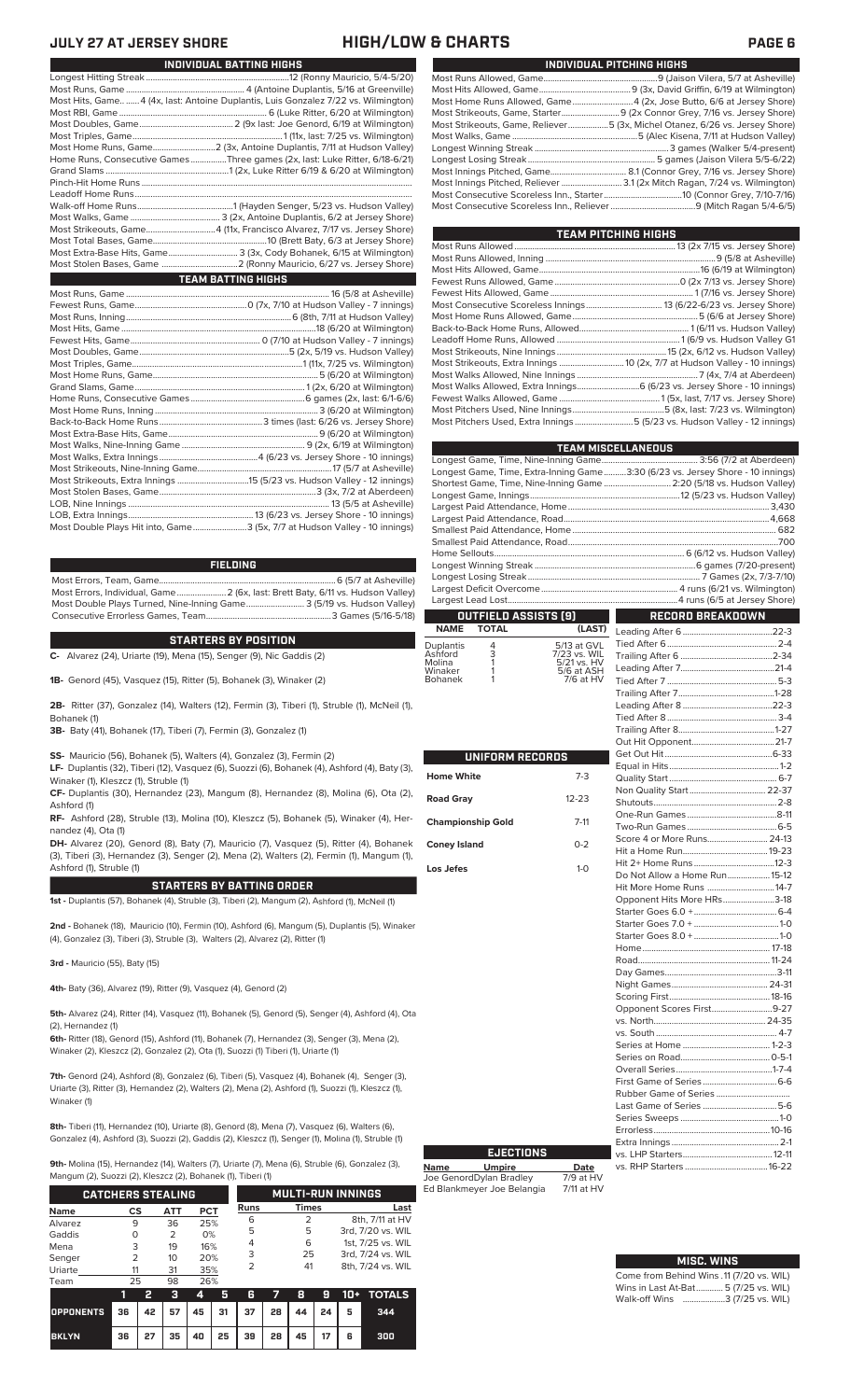## **JULY 27 AT JERSEY SHORE GAME BY GAME RESULTS**

|--|--|--|

|             |                |                                      |                |                    |                |                   |                    | <b>GAME-BY-GAME RESULTS</b>                                             |                                          |                         |              |                   |
|-------------|----------------|--------------------------------------|----------------|--------------------|----------------|-------------------|--------------------|-------------------------------------------------------------------------|------------------------------------------|-------------------------|--------------|-------------------|
| <b>DATE</b> | GM#            | <b>OPPONENT</b>                      | W-L/TIME SCORE |                    | <b>RECORD</b>  | POSITION          | GA/GB              | <b>WINNING PITCHER</b>                                                  | <b>LOSING PITCHER</b>                    | <b>SAVE</b>             | <b>TIME</b>  | <b>ATTENDANCE</b> |
| 5/4         | $\mathbf{1}$   | at Asheville                         | W              | $8 - 2$            | $1-0$          | T <sub>1st</sub>  | $+1$               | Josh Walker (1-0)                                                       | Blair Henley (0-1)                       |                         | 3:16         | 1,200             |
| 5/5         | $\overline{2}$ | at Asheville                         | L              | $6-1$              | $1 - 1$        | T <sub>2</sub> nd | $-1$               | Chandler Casey (1-0)                                                    | Jose Butto (1-0)                         |                         | 3:26         | 1,200             |
| 5/6         | 3              | at Asheville                         | L              | $11 - 4$           | $1 - 2$        | T3rd              | $-2$               | Matt Ruppenthal (1-0)                                                   | Oscar Rojas (0-1)                        |                         | 3:10         | 1,200             |
| 5/7         | 4              | at Asheville                         | L              | $13 - 7$           | $1 - 3$        | T3rd              | $-3$               | R.J. Freure (1-0)                                                       | Jaison Vilera (0-1)                      |                         | 3:44         | 1,200             |
| 5/8         | 5              | at Asheville                         | W              | $16-12$            | $2 - 3$        | T3rd              | $-3$               | Alec Kisena (1-0)                                                       | Juan Pablo Lopez (1-0)                   |                         | 3:52         | 1,200             |
| 5/9         |                | at Asheville                         |                |                    |                |                   |                    | Cancelled due to non-COVID-related illness                              |                                          |                         |              |                   |
| 5/10        |                | OFF DAY                              |                |                    |                |                   |                    |                                                                         |                                          |                         |              |                   |
| 5/11        | 6              | at Greenville                        | W              | $6-1$              | $3 - 3$        | 2nd               | $-2.5$             | Josh Walker (2-0)                                                       | Jay Groome (0-2)                         |                         | 3:00         | 1,995             |
| 5/12        | $\overline{7}$ | at Greenville                        | W              | $3-2$              | $4 - 3$        | 2nd               | $-1.5$             | Brian Metoyer (1-0)                                                     | Yusniel Padron-Artilles (0-2)            | Mitch Ragan (1)         | 3:14         | 1,819             |
| 5/13        | 8              | at Greenville                        | L              | $8 - 2$            | $4 - 4$        | 2 <sub>nd</sub>   | $-2.5$             | Chris Murphy (1-1)                                                      | Oscar Rojas (0-2)                        |                         | 3:21         | 2,485             |
| 5/14        | 9              | at Greenville                        | L              | $5-1$              | $4 - 5$        | 4th               | $-2.5$             | Brayan Bello (2-0)                                                      | Alec Kisena (1-1)                        |                         | 2:54         | 2,732             |
| 5/15        | 10             | at Greenville                        | Г              | $8 - 4$            | $4-6$          | 4th               | $-3.5$             | Yorvin Pantoja (1-0)                                                    | Brian Metoyer (1-1)                      |                         | 2:52         | 2,883             |
| 5/16        | 11             |                                      | L              | $10-9$             | $4 - 7$        | 4th               | $-3.5$             |                                                                         |                                          |                         | 3:09         | 2,818             |
| 5/17        |                | at Greenville                        |                |                    |                |                   |                    | Jake Wallace (1-0)                                                      | Eric Orze (0-1)                          |                         |              |                   |
|             |                | OFF DAY                              |                |                    |                |                   |                    |                                                                         |                                          |                         |              |                   |
| 5/18        | 12             | <b>Hudson Valley</b>                 | L              | $4 - 3$            | 4-8            | 5th               | $-4.5$             | Zach Greene (1-1)                                                       | Andrew Edwards (0-1)                     |                         | 2:29         | 1,315             |
| 5/19        | 13             | <b>Hudson Valley</b>                 | W              | 14-0               | $5-8$          | 5th               | $-3.5$             | Allan Winans (1-0)                                                      | Jhony Brito (0-1)                        |                         | 3:01         | 810               |
| 5/20        | 14             | <b>Hudson Valley</b>                 | L              | $6-1$              | $5-9$          | 5th               | $-3.5$             | Luis Medina (2-0)                                                       | Jaison Vilera (0-2)                      |                         | 2:42         | 682               |
| 5/21        | 15             | <b>Hudson Valley</b>                 | W              | $4-1$              | $6-9$          | 5th               | $-3.5$             | Josh Walker (3-0)                                                       | Josh Maciejewski (2-1)                   | Eric Orze (1)           | 2:33         | 998               |
| 5/22        | 16             | <b>Hudson Valley</b>                 | L              | $5-3$              | $6-10$         | 5th               | $-4.5$             | Ken Waldichuk (1-0)                                                     | Cam Opp (0-1)                            |                         | 3:14         | 1,624             |
| 5/23        | 17             | <b>Hudson Valley</b>                 | W              | $6-5(12)$          | $7 - 10$       | 5th               | $-3.5$             | Josh Hejka (1-0)                                                        | Zach Greene (1-2)                        |                         | 3:24         | 1,261             |
| 5/24        |                | OFF DAY                              |                |                    |                |                   |                    |                                                                         |                                          |                         |              |                   |
| 5/25        | 18             | Aberdeen                             | L              | $8-1$              | $7 - 11$       | 5th               | $-4.5$             | Drew Rom (2-0)                                                          | Oscar Rojas (0-3)                        |                         | 2:52         | 861               |
| 5/26        | 19             | Aberdeen                             |                |                    |                |                   |                    | 5/26 game postponed due to rain, makeup scheduled for doubleheader 5/27 |                                          |                         |              |                   |
| 5/27        | 19             | Aberdeen                             | г              | $6-2(7)$           | $7-12$         | 5th               | $-5.5$             | Grayson Rodriguez (3-0)                                                 | Jaison Vilera (0-3)                      |                         | 2:14         |                   |
|             | 20             | Aberdeen                             | г              | $10-1(7)$          | $7-13$         | 5th               | $-6.5$             | Morgan McSweeney (2-0)                                                  | Cam Opp (0-2)                            |                         | 2:37         | 926               |
| 5/28        | 21             | Aberdeen                             |                |                    |                |                   |                    | 5/28 game postponed due to rain, makeup scheduled for doubleheader 8/25 |                                          |                         |              |                   |
| 5/29        | 21             | Aberdeen                             | г              | $4-1$              | $7-14$         | 5th               | $-7.5$             | <b>Garrett Stallings (3-1)</b>                                          | Alec Kisena (1-2)                        | Connor Gillispie (1)    | 2:52         | 1,509             |
| 5/30        | 22             | Aberdeen                             |                |                    |                |                   |                    | 5/30 game posted to a later date to be determined                       |                                          |                         |              |                   |
| 5/31        |                | OFF DAY                              |                |                    |                |                   |                    |                                                                         |                                          |                         |              |                   |
|             |                |                                      |                |                    |                |                   |                    | MAY [7-14]                                                              |                                          |                         |              |                   |
| 6/1         | 22             | at Jersey Shore                      | W              | $11-5$             | $8-14$         | T4th              | $-7.5$             | Jose Butto (1-1)                                                        | Josh Hendrickson (0-1)                   |                         | 3:03         | 2,077             |
| 6/2         | 23             | at Jersey Shore                      | L              | $4-1$              | $8-15$         | 5th               | $-8.5$             | Carlo Reyes (1-0)                                                       | Justin Lasko (0-1)                       | Blake Brown (1)         | 2:44         | 1,591             |
| 6/3         | 24             | at Jersey Shore                      | W              | $6 - 4$            | $9 - 15$       | 4th               | $-8.5$             | Bryce Montes de Oca (1-0)                                               | Jack Perkins (0-1)                       | Brian Metoyer (1)       | 3:15         | 1,473             |
| 6/4         | 25             | at Jersey Shore                      | L              | $5-4(7)$           | $9-16$         | 5th               | $-9.0$             | Aneurys Zabala (2-2)                                                    | Allan Winans (1-1)                       |                         | 2:12         | 2,399             |
| 6/5         | 26             | at Jersey Shore                      | L              | $5 - 4$            | $9 - 17$       | 5th               | $-9.0$             | Mike Adams (1-1)                                                        | Mitch Ragan (0-1)                        |                         | 2:36         | 2,122             |
| 6/6         | 27             | at Jersey Shore                      | L              | $11-6$             | $9-18$         | 5th               | $-9.5$             | Nick Lackney (1-0)                                                      | Jose Butto (1-2)                         |                         | 3:31         | 2,041             |
| 6/7         |                | OFF DAY                              |                |                    |                |                   |                    |                                                                         |                                          |                         |              |                   |
| 6/9         | 28             | <b>Hudson Valley</b>                 | L              | $3-2(7)$           | $9-19$         | 5th               | $-10.5$            | Tanner Myatt (1-0)                                                      | Justin Lasko (0-2)                       | Justin Wilson (1)       | 2:22         |                   |
|             | 29             | <b>Hudson Valley</b>                 | W              | $5-3(7)$           | 10-19          | 5th               | $-9.5$             | Eric Orze (1-1)                                                         | Luis Medina (2-1)                        | Bryce Montes de Oca (1) | 2:02         | 1,211             |
| 6/10        | 30             | <b>Hudson Valley</b>                 | L              | $1-0$              | 10-20          | 5th               | $-9.5$             | <b>Barrett Loseke (2-1)</b>                                             | Cam Opp (0-3)                            | Zach Greene (1)         | 2:37         | 1,396             |
| 6/11        | 31             | <b>Hudson Valley</b>                 | г              | $8-0$              | $10 - 21$      | 5th               | $-9.5$             | Ken Waldichuk (2-0)                                                     | Jaison Vilera (0-4)                      |                         | 3:06         | 1,597             |
| 6/12        | 32             | <b>Hudson Valley</b>                 | г              | $5 - 4$            | 10-22          | 5th               | $-9.5$             | Nelson Alvarez (2-0)                                                    | Bryce Montes de Oca (1-1)                | Justin Wilson (2)       | 3:22         | 2,194             |
| 6/13        | 33             | <b>Hudson Valley</b>                 | г              | $5-0$              | 10-23          | 5th               | $-9.5$             | Hayden Wesneski (1-1)                                                   | Allan Winans (1-2)                       |                         | 2:50         | 1,749             |
| 6/14        |                | OFF DAY                              |                |                    |                |                   |                    |                                                                         |                                          |                         |              |                   |
| 6/15        | 34             | at Wilmington                        | W              | $3-1$              | $11 - 23$      | 5th               | -8.5               | Brian Metoyer (2-1)                                                     | Zach Brzykcy (2-1)                       | Andrew Edwards (1)      | 2:21         | 1,188             |
| 6/16        | 35             | at Wilmington                        | L              | $5 - 2$            | $11 - 24$      | 5th               | $-9.5$             | Amos Willingham (1-0)                                                   | Eric Orze (1-2)                          | Reid Schaller (3)       | 2:51         | 700               |
| 6/17        | 36             | at Wilmington                        | L              | $8 - 4$            | $11 - 25$      | 5th               | $-10.5$            | Joan Adon (3-1)                                                         | Alec Kisena (1-3)                        |                         | 2:54         | 1,009             |
|             | 37             | at Wilmington                        | W              | $7 - 5$            | $12 - 25$      | 5th               | $-10$              |                                                                         | Reid Schaller (1-1)                      |                         | 2:52         | 2,565             |
| 6/18        |                |                                      |                |                    |                |                   |                    | Mitch Ragan (1-1)                                                       |                                          |                         |              |                   |
| 6/19        | 38             | at Wilmington                        | L              | $9 - 8$            | 12-26          | 5th               | $-11$              | Christian Vann (2-0)                                                    | Andrew Edwards (0-2)                     |                         | 3:26         | 1,899             |
| 6/20        | 39             | at Wilmington                        | W              | $13-1$             | 13-26          | 5th               | $-11$              | Justin Lasko (1-2)                                                      | Alfonso Hernanndez (0-1)                 |                         | 2:44         | 2,722             |
| 6/21        |                | OFF DAY                              |                |                    |                |                   |                    |                                                                         |                                          |                         |              |                   |
| 6/22        | 40             | <b>Jersey Shore</b>                  | L              | $7-5$              | 13-27          | 5th               | $-12$              | <b>Manuel Silva (1-0)</b>                                               | Jaison Vilera (0-5)                      | Aneurys Zabala (3)      | 3:01         | 2,307             |
| 6/23        | 41             | <b>Jersey Shore</b>                  | W              | 3-2 (10)           | 14-27          | 5th               | $-12$              | Mitch Ragan (2-1)                                                       | Andrew Brown (2-2)                       |                         | 3:30         | 1,595             |
| 6/24        | 42             | <b>Jersey Shore</b>                  | L              | 3-0                | 14-28          | 5th               | $-13$              | Kevin Gowdy (2-3)                                                       | Jose Butto (1-3)                         | Blake Brown (2)         | 2:52         | 1,906             |
| 6/25        | 43             | <b>Jersey Shore</b>                  | W              | $7-2$              | 15-28          | 5th               | $-13$              | Cam Opp (1-3)                                                           | Jonathan Hughes (2-3)                    |                         | 2:44         | 2,194             |
| 6/26        | 44             | <b>Jersey Shore</b>                  | W              | $8 - 5$            | 16-28          | 5th               | $-13$              | <b>Michel Otanez (1-0)</b>                                              | Mark Potter (0-2)                        |                         | 3:13         | 2,363             |
| 6/27        | 45             | <b>Jersey Shore</b>                  | L              | $3-0$              | 16-29          | 5th               | $-13$              | Dominic Pipkin (2-0)                                                    | Justin Lasko (1-3)                       | Blake Brown (3)         | 2:43         | 2,253             |
| 6/28        |                | OFF DAY                              |                |                    |                |                   |                    |                                                                         |                                          |                         |              |                   |
| 6/29        | 46             | at Aberdeen                          | L              | $7-3$              | 16-30          | 5th               | $-14$              | Garrett Stallings (4-3)                                                 | Alec Kisena (1-4)                        | Garrett Farmer (4)      | 2:40         | 1,347             |
| 6/30        |                |                                      |                |                    |                |                   |                    |                                                                         |                                          |                         |              |                   |
|             | 47             | at Aberdeen                          | L              | $2-1(7)$           | 16-31          | 5th               | $-14.5$            | Clayton McGinness (1-1)                                                 | Jose Butto (1-4)                         | Logan Gillaspie (1)     | 1:53         |                   |
|             | 48             | at Aberdeen                          | W              | $7-6(7)$           | 17-31          | 5th               | $-14.5$            | Jaison Vilera (1-5)                                                     | Kade Strowd (0-2)                        | Mitch Ragan (2)         | 2:31         | 2,405             |
|             |                |                                      |                |                    |                |                   |                    | <b>JUNE (10-17)</b>                                                     |                                          |                         |              |                   |
| 7/1         | 49             | at Aberdeen                          | L              | $2-0(6)$           | 17-32          | 5th               | $-15$              | Drew Rom (5-0)                                                          | Cam (1-4)                                |                         | 1:50         | 1,077             |
| 7/2         | 50             | at Aberdeen                          | W              | $6 - 5$            | 18-32          | 5th               | $-14$              | Colby Morris (1-0)                                                      | Connor Gillispie (4-4)                   | Bryce Montes de Oca (2) | 3:56         | 2,004             |
| 7/3         | 51             | at Aberdeen                          | L              | $4 - 3$            | 18-33          | 5th               | $-14.5$            | Xavier Moore (1-0)                                                      | Mitch Ragan (2-2)                        |                         | 3:00         | 4,668             |
| 7/4         | 52             | at Aberdeen                          | L              | $7 - 2$            | 18-34          | 5th               | $-15.5$            | Garrett Stallings (5-3)                                                 | Alec Kisena (1-5)                        |                         | 2:31         | 3,001             |
| 7/5         |                | OFF DAY                              |                |                    |                |                   |                    |                                                                         |                                          |                         |              |                   |
| 7/6         | 53             | at Hudson Valley                     | L              | $9 - 7$            | 18-35          | 5th               | $-16.5$            | Charlie Ruegger (4-4)                                                   | Bryce Montes de Oca (1-2)                | Derek Craft (2)         | 3:15         | 1,687             |
|             |                |                                      |                |                    | 18-36          | 5th               | $-17.5$            |                                                                         |                                          |                         |              |                   |
| 7/7         | 54             | at Hudson Valley                     | L              | $3-2(10)$          |                |                   |                    | Barrett Loseke (3-1)                                                    | Josh Hejka (1-1)                         |                         | 2:55         | 2,688             |
| 7/8         | 55             | at Hudson Valley                     | 7:05 p.m.      |                    |                |                   |                    | Game postponed due to rain, doubleheader scheduled for 7/10             |                                          |                         |              |                   |
| 7/9         | 55             | at Hudson Valley                     | L              | $6 - 4$            | 18-37          | 5th               | $-18.5$            | Jhony Brito (3-3)                                                       | Cam Opp (1-5)                            |                         | 3:06         | 3,896             |
| 7/10        | 56             | at Hudson Valley                     | L              | $7-1(7)$           | 18-38          | 5th               | $-19.5$            | Mitch Spence (3-1)                                                      | Connor Grey (0-1)                        |                         | 2:22         |                   |
| 7/11        | 57<br>58       | at Hudson Valley<br>at Hudson Valley | L<br>W         | $5-0(7)$<br>$10-3$ | 18-39<br>19-39 | 5th<br>5th        | $-20.5$<br>$-19.5$ | Nick Ernst (4-0)<br>Josh Hejka (2-1)                                    | Justin Lasko (1-4)<br>Shawn Semple (3-1) |                         | 2:03<br>3:20 | 3,111<br>2,892    |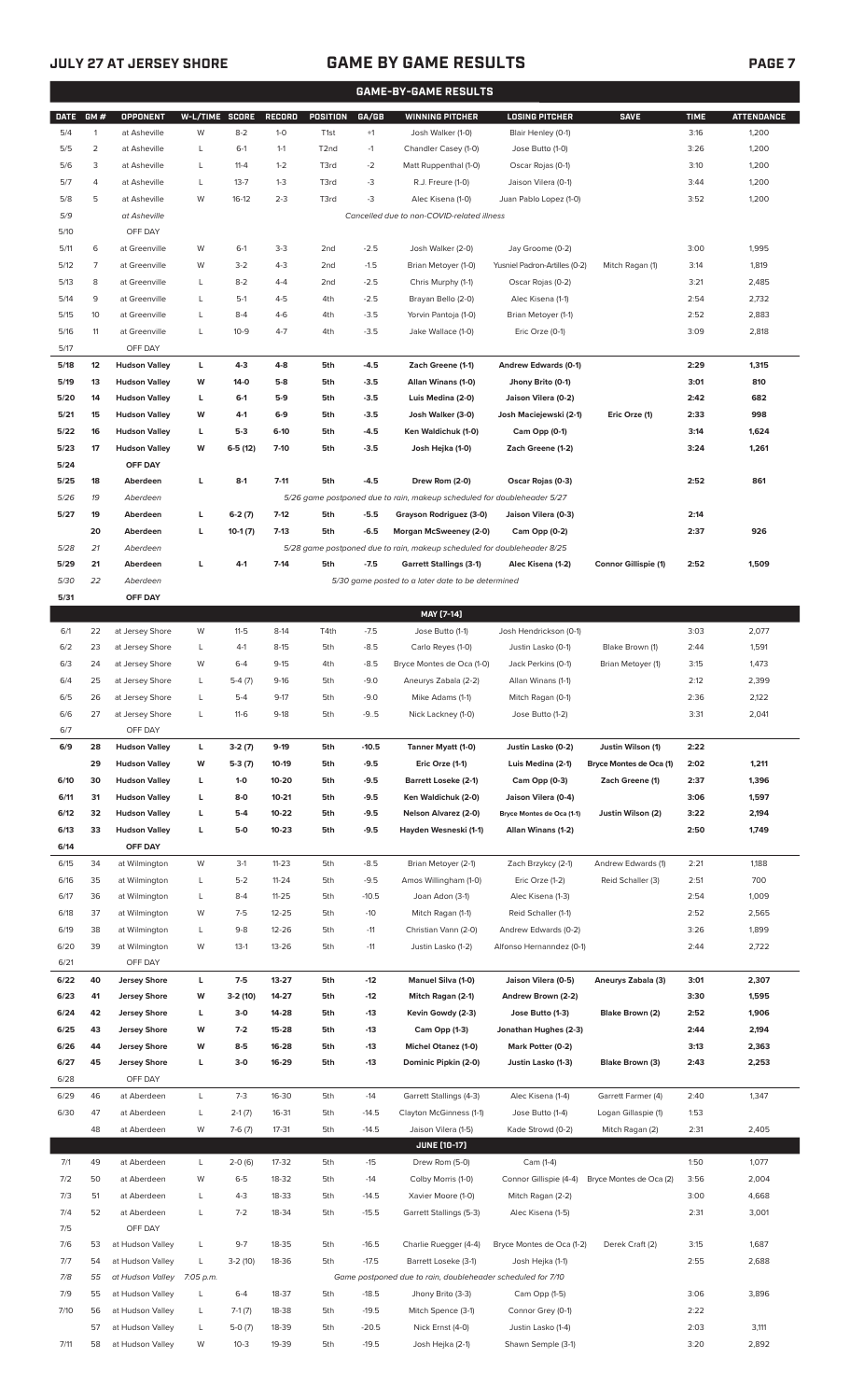# **JULY 27 AT JERSEY SHORE GAME-BY-GAME PAGE 8**

| DATE GM#<br>7/12 |            | OPPONENT<br>OFF DAY                          | W-L/TIME SCORE RECORD  |                 |                | POSITION GA/GB |                | <b>WINNING PITCHER</b>                  | <b>LOSING PITCHER</b>                 | <b>SAVE</b>             | <b>TIME</b>  | <b>ATTENDANCE</b> |
|------------------|------------|----------------------------------------------|------------------------|-----------------|----------------|----------------|----------------|-----------------------------------------|---------------------------------------|-------------------------|--------------|-------------------|
| 7/13             | 59         | <b>Jersey Shore</b>                          | W                      | $1-0$           | 20-39          | 5th            | $-19.5$        | <b>Michel Otanez (2-0)</b>              | Blake Brown (0-1)                     |                         | 2:34         | 2,681             |
| 7/14             | 60         | <b>Jersey Shore</b>                          | L                      | $3-2$           | 20-40          | 5th            | $-19.5$        | Carlo Reyes (2-1)                       | Andrew Edwards (0-3)                  |                         | 3:13         | 1,898             |
|                  | 61         |                                              | L                      | $13 - 3$        |                |                | $-19$          |                                         |                                       |                         |              | 1,595             |
| 7/15             |            | <b>Jersey Shore</b><br><b>Jersey Shore</b>   |                        |                 | 20-41          | 5th            |                | Dominic Popkin (4-1)                    | Cam Opp (1-6)                         | Aiden Anderson (2)      | 3:24         |                   |
| 7/16<br>7/17     | 62<br>63   | <b>Jersey Shore</b>                          | W<br>W                 | $6-1$<br>$6-1$  | 21-41<br>22-41 | 5th<br>5th     | $-19$<br>$-19$ | Connor Grey (1-1)<br>Justin Lasko (2-4) | Tom Sutera (0-1)<br>Kevin Gowdy (3-5) |                         | 2:50<br>2:56 | 1,949<br>2,422    |
| 7/18             | 64         | <b>Jersey Shore</b>                          | L                      | $7-1$           | 22-42          | 5th            | $-20$          | Carlo Reyes (3-1)                       | Alec Kisena (1-6)                     | Tyler Burch (3)         | 2:52         | 1,570             |
|                  |            |                                              |                        |                 |                |                |                |                                         |                                       |                         |              |                   |
| 7/19             |            | OFF DAY                                      |                        |                 |                |                |                |                                         |                                       |                         |              |                   |
| 7/20             | 65         | Wilmington                                   | W                      | $8-6$           | 23-42          | 5th            | $-20$          | Jaison Vilera (2-5)                     | Evan Lee (1-3)                        | Hejka                   | 3:18         | 1,086             |
| 7/21             | 66         | Wilmington                                   | W                      | $5-3$           | 24-42          | 5th            | $-20$          | Willy Taveras (1-0)                     | Kyle Hinton (0-1)                     | Bryce Montes de Oca (3) | 2:53         | 1,456             |
| 7/22             | 67<br>68   | Wilmington                                   | W                      | $10-2$<br>$5-4$ | 25-42          | 5th            | $-20$          | Justin Lasko (3-4)                      | Alex Troop (4-4)                      |                         | 3:00         | 3,430             |
| 7/23             | 69         | Wilmington                                   | w<br>W                 |                 | 26-42          | 5th            | $-19$          | J.T. Ginn (1-0)                         | Mitchell Parker (0-1)                 |                         |              |                   |
| 7/24             |            | Wilmington                                   |                        | $8-3$           | 27-42          | 5th            | $-18$          | Mitch Ragan (1-0)                       | Joan Udon (3-4)                       |                         | 3:12         | 2,924             |
| 7/25             | 70         | Wilmington                                   | W                      | $5 - 4$         | 28-42          | 5th            | $-18$          | Willy Taveras (2-0)                     | Kyle Hinton (0-2)                     |                         | 3:12         | 1,703             |
| 7/26             | 71         | OFF DAY                                      |                        |                 |                |                |                |                                         |                                       |                         |              |                   |
| 7/27             |            | at Jersey Shore                              | 7:05 p.m.              |                 |                |                |                |                                         |                                       |                         |              |                   |
| 7/28             | 72         | at Jersey Shore                              | 7:05 p.m.              |                 |                |                |                |                                         |                                       |                         |              |                   |
| 7/29             | 73         | at Jersey Shore                              | 7:05 p.m.              |                 |                |                |                |                                         |                                       |                         |              |                   |
| 7/30             | 74         | at Jersey Shore                              | 7:05 p.m.              |                 |                |                |                |                                         |                                       |                         |              |                   |
| 7/31             | 75         | at Jersey Shore                              | 7:05 p.m.              |                 |                |                |                | <b>JULY</b> [11-11]                     |                                       |                         |              |                   |
| 8/1              | 76         | at Jersey Shore                              | 1:05 p.m.              |                 |                |                |                |                                         |                                       |                         |              |                   |
| 8/2              |            | OFF DAY                                      |                        |                 |                |                |                |                                         |                                       |                         |              |                   |
|                  | 77         |                                              |                        |                 |                |                |                |                                         |                                       |                         |              |                   |
| 8/3<br>8/4       | 78         | <b>Hudson Valley</b><br><b>Hudson Valley</b> | 7:00 p.m.<br>7:00 p.m. |                 |                |                |                |                                         |                                       |                         |              |                   |
| 8/5              | 79         | <b>Hudson Valley</b>                         | 7:00 p.m.              |                 |                |                |                |                                         |                                       |                         |              |                   |
| 8/6              | 80         | <b>Hudson Valley</b>                         | 7:00 p.m.              |                 |                |                |                |                                         |                                       |                         |              |                   |
| 8/7              | 81         | <b>Hudson Valley</b>                         | 6:00 p.m.              |                 |                |                |                |                                         |                                       |                         |              |                   |
| 8/8              | 82         | <b>Hudson Valley</b>                         | 4:00 p.m.              |                 |                |                |                |                                         |                                       |                         |              |                   |
| 8/9              |            | OFF DAY                                      |                        |                 |                |                |                |                                         |                                       |                         |              |                   |
| 8/10             | 83         | at Wilmington                                | 7:05 p.m.              |                 |                |                |                |                                         |                                       |                         |              |                   |
| 8/11             | 84         | at Wilmington                                | 7:05 p.m.              |                 |                |                |                |                                         |                                       |                         |              |                   |
| 8/12             | 85         | at Wilmington                                | 7:05 p.m.              |                 |                |                |                |                                         |                                       |                         |              |                   |
| 8/13             | 86         | at Wilmington                                | 7:05 p.m.              |                 |                |                |                |                                         |                                       |                         |              |                   |
| 8/14             | 87         | at Wilmington                                | 6:05 p.m.              |                 |                |                |                |                                         |                                       |                         |              |                   |
| 8/15             | 88         | at Wilmington                                | 1:05 p.m.              |                 |                |                |                |                                         |                                       |                         |              |                   |
| 8/16             |            | OFF DAY                                      |                        |                 |                |                |                |                                         |                                       |                         |              |                   |
| 8/17             | 89         | at Hudson Valley                             | 7:05 p.m.              |                 |                |                |                |                                         |                                       |                         |              |                   |
| 8/18             | 90         | at Hudson Valley                             | 7:05 p.m.              |                 |                |                |                |                                         |                                       |                         |              |                   |
| 8/19             | 91         | at Hudson Valley                             | 7:05 p.m.              |                 |                |                |                |                                         |                                       |                         |              |                   |
| 8/20             | 92         | at Hudson Valley                             | 7:05 p.m.              |                 |                |                |                |                                         |                                       |                         |              |                   |
| 8/21             | 93         | at Hudson Valley                             | 6:05 p.m.              |                 |                |                |                |                                         |                                       |                         |              |                   |
| 8/22             | 94         | at Hudson Valley                             | 4:35 p.m.              |                 |                |                |                |                                         |                                       |                         |              |                   |
| 8/23             |            | OFF DAY                                      |                        |                 |                |                |                |                                         |                                       |                         |              |                   |
| 8/24             | 95         | Aberdeen                                     | 7:00 p.m.              |                 |                |                |                |                                         |                                       |                         |              |                   |
| 8/25             | 96         | Aberdeen                                     | 5:00 p.m.              |                 |                |                |                |                                         |                                       |                         |              |                   |
|                  | 97         | Aberdeen                                     | DH                     |                 |                |                |                |                                         |                                       |                         |              |                   |
| 8/26             | 98         | Aberdeen                                     | 7:00 p.m.              |                 |                |                |                |                                         |                                       |                         |              |                   |
| 8/27             | 99         | Aberdeen                                     | 7:00 p.m.              |                 |                |                |                |                                         |                                       |                         |              |                   |
| 8/28             | 100        | Aberdeen                                     | 6:00 p.m.              |                 |                |                |                |                                         |                                       |                         |              |                   |
| 8/29             | 101        | Aberdeen                                     | 4:00 p.m.              |                 |                |                |                |                                         |                                       |                         |              |                   |
| 8/30             |            | OFF DAY                                      |                        |                 |                |                |                |                                         |                                       |                         |              |                   |
| 8/31             | 102        | Wilmington                                   | 6:30 p.m.              |                 |                |                |                |                                         |                                       |                         |              |                   |
|                  |            |                                              |                        |                 |                |                |                | AUGUST (0-0)                            |                                       |                         |              |                   |
| 9/1              | 103        | Wilmington                                   | 7:00 p.m.              |                 |                |                |                |                                         |                                       |                         |              |                   |
| 9/2              | 104<br>105 | Wilmington                                   | 7:00 p.m.              |                 |                |                |                |                                         |                                       |                         |              |                   |
| 9/3              | 106        | Wilmington                                   | 7:00 p.m.              |                 |                |                |                |                                         |                                       |                         |              |                   |
| 9/4              | 107        | Wilmington                                   | 6:00 p.m.              |                 |                |                |                |                                         |                                       |                         |              |                   |
| 9/5<br>9/6       |            | Wilmington<br>OFF DAY                        | 4:00 p.m.              |                 |                |                |                |                                         |                                       |                         |              |                   |
| 9/7              | 108        | at Hudson Valley                             | 7:05 p.m.              |                 |                |                |                |                                         |                                       |                         |              |                   |
| 9/8              | 109        | at Hudson Valley                             | 7:05 p.m.              |                 |                |                |                |                                         |                                       |                         |              |                   |
| 9/9              | 110        | at Hudson Valley                             | 7:05 p.m.              |                 |                |                |                |                                         |                                       |                         |              |                   |
| 9/10             | 111        | at Hudson Valley                             | 7:05 p.m.              |                 |                |                |                |                                         |                                       |                         |              |                   |
| 9/11             | 112        | at Hudson Valley                             | 6:05 p.m.              |                 |                |                |                |                                         |                                       |                         |              |                   |
| 9/12             | 113        | at Hudson Valley                             | 4:35 p.m.              |                 |                |                |                |                                         |                                       |                         |              |                   |
| 9/13             |            | OFF DAY                                      |                        |                 |                |                |                |                                         |                                       |                         |              |                   |
| 9/14             | 114        | <b>Jersey Shore</b>                          | 7:00 p.m.              |                 |                |                |                |                                         |                                       |                         |              |                   |
| 9/15             | 115        | <b>Jersey Shore</b>                          | 7:00 p.m.              |                 |                |                |                |                                         |                                       |                         |              |                   |
| 9/16             | 116        | <b>Jersey Shore</b>                          | 7:00 p.m.              |                 |                |                |                |                                         |                                       |                         |              |                   |
| 9/17             | 117        | <b>Jersey Shore</b>                          | 7:00 p.m.              |                 |                |                |                |                                         |                                       |                         |              |                   |
| 9/18             | 118        | <b>Jersey Shore</b>                          | 4:00 p.m.              |                 |                |                |                |                                         |                                       |                         |              |                   |
| 9/19             | 119        | <b>Jersey Shore</b>                          | 1:00 p.m.              |                 |                |                |                |                                         |                                       |                         |              |                   |
|                  |            |                                              |                        |                 |                |                |                | SEPTEMBER (0-0)                         |                                       |                         |              |                   |